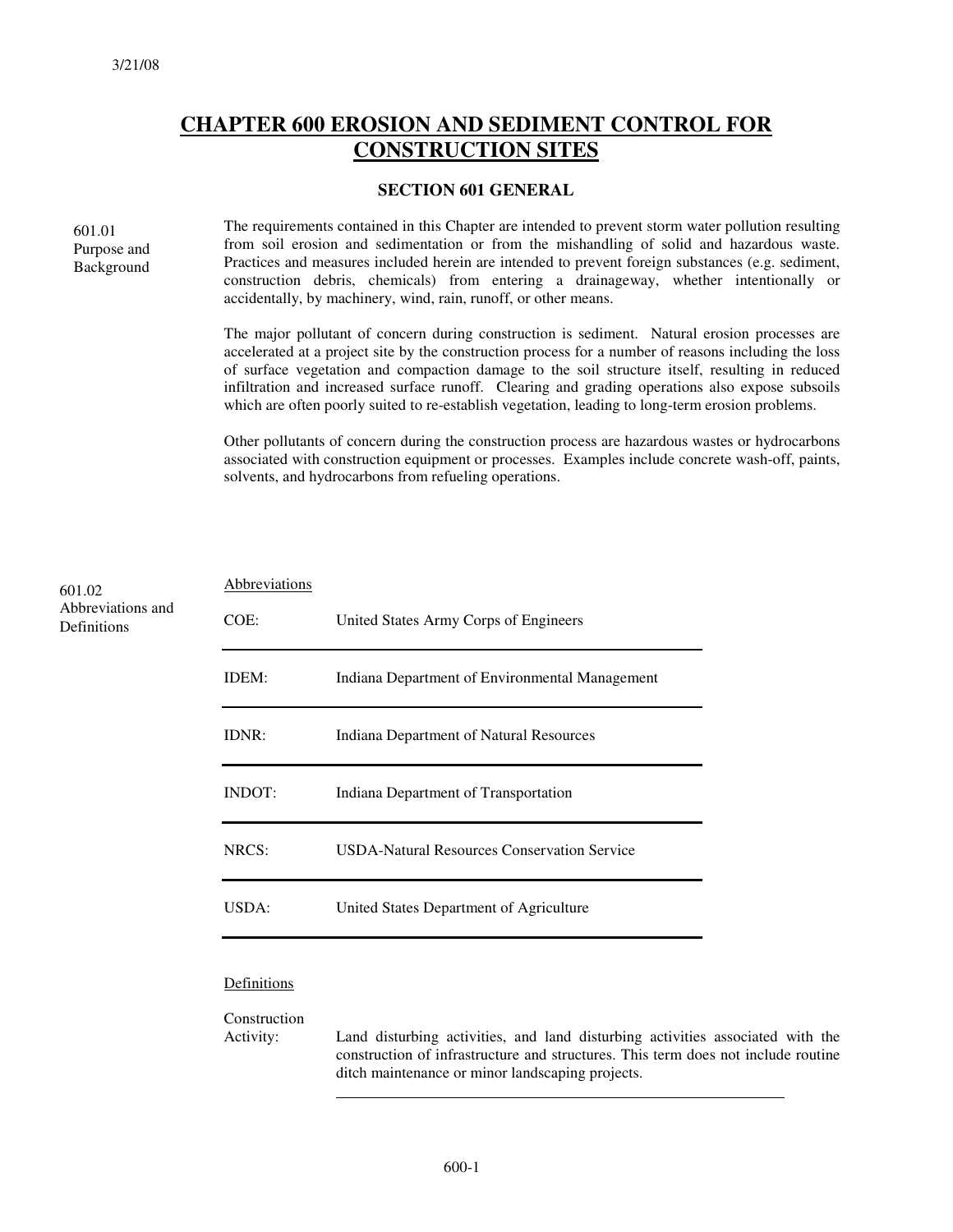| Construction<br>Plan:                         | A representation of a project site and all activities associated with the project.<br>The plan includes the location of the project site, buildings and other<br>infrastructure, grading activities, schedules for implementation and other<br>pertinent information related to the project site. A storm water pollution<br>prevention plan is a part of the construction plan. |  |
|-----------------------------------------------|----------------------------------------------------------------------------------------------------------------------------------------------------------------------------------------------------------------------------------------------------------------------------------------------------------------------------------------------------------------------------------|--|
| Construction<br>Site<br>Access:               | A stabilized stone surface at all points of ingress or egress to a project site, for<br>the purpose of capturing and detaining sediment carried by tires of vehicles or<br>other equipment entering or exiting the project site.                                                                                                                                                 |  |
| Contractor<br>Or<br>Subcontractor:            | An individual or company hired by the developer or the individual lot operator,<br>or their agent, to perform services on the project site.                                                                                                                                                                                                                                      |  |
| Developer:                                    | Any person or company having financial and operational control of construction<br>activities and project plans and specifications; or an owner of property who sells<br>or leases, or offers for sale or lease, any lots in a subdivision                                                                                                                                        |  |
| Erosion:                                      | The detachment and movement of soil, sediment, or rock fragments by water,<br>wind, ice, or gravity.                                                                                                                                                                                                                                                                             |  |
| Erosion and<br>Sediment<br>Control<br>Measure | A practice or a combination of practices, to control erosion and resulting<br>sedimentation.                                                                                                                                                                                                                                                                                     |  |
| Erosion and<br>Sediment<br>Control<br>System  | The use of appropriate erosion and sediment control measures to minimize<br>sedimentation by first reducing or eliminating erosion at the source and then as<br>necessary, trapping sediment to prevent it from being discharged from or within<br>a project site.                                                                                                               |  |
| Final<br>Stabilization:                       | The establishment of permanent vegetative cover or the application of a<br>permanent non-erosive material to areas where all land disturbing activities have<br>been completed and no additional land disturbing activities are planned under<br>the current permit.                                                                                                             |  |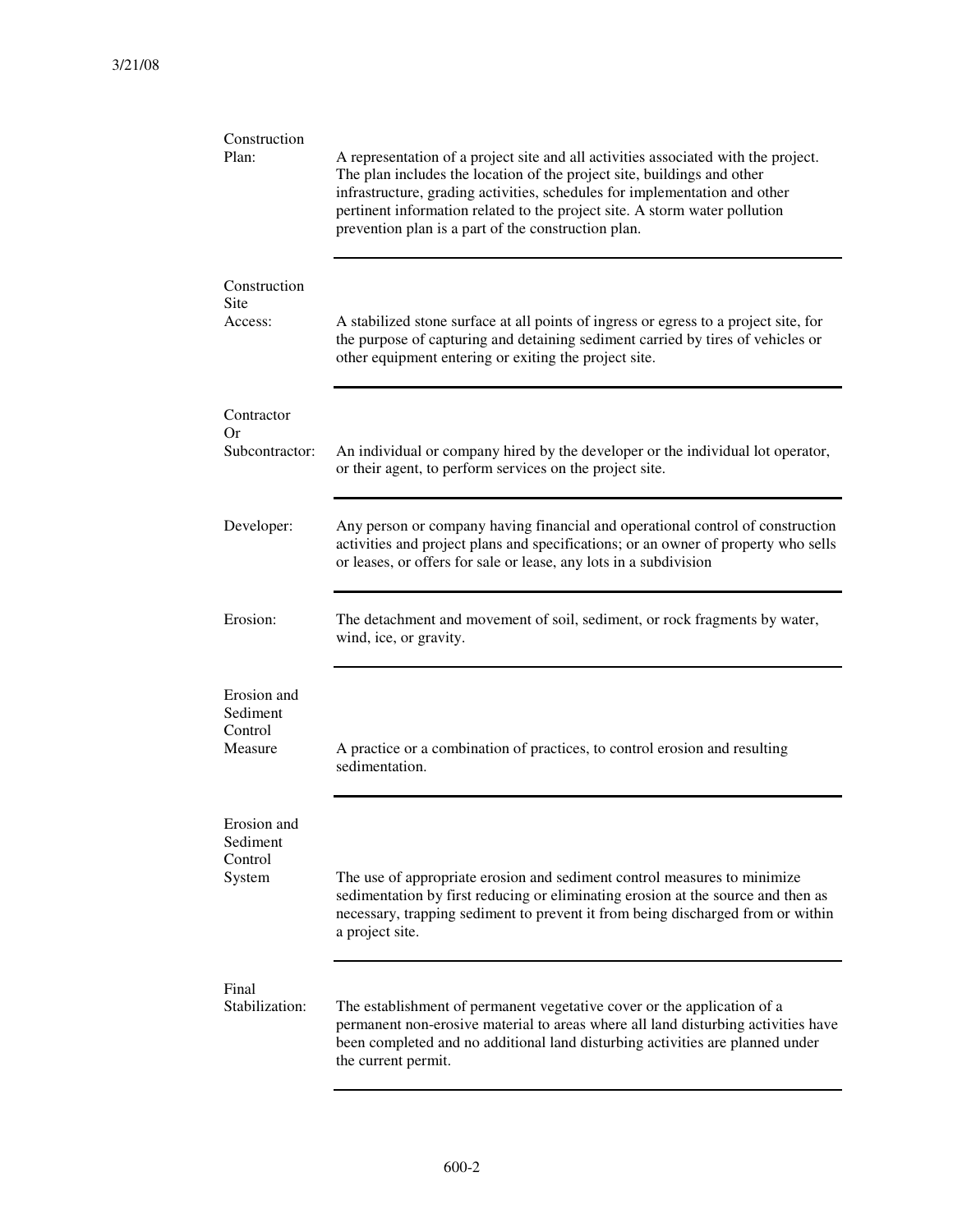| Grading:                                              | The cutting and filling of the land surface to a desired slope or elevation.                                                                                                                                                                                                                                                                                                                                                                                                  |
|-------------------------------------------------------|-------------------------------------------------------------------------------------------------------------------------------------------------------------------------------------------------------------------------------------------------------------------------------------------------------------------------------------------------------------------------------------------------------------------------------------------------------------------------------|
| Impervious<br>Surface:                                | Surfaces, such as pavement and rooftops, which prevent the infiltration of storm<br>water into the soil.                                                                                                                                                                                                                                                                                                                                                                      |
| Individual<br><b>Building Lot:</b>                    | A single parcel of land within a multi-parcel development.                                                                                                                                                                                                                                                                                                                                                                                                                    |
| Individual<br>Lot Operator:                           | A person who has financial control of construction activities for an individual<br>building lot and is required to comply with the terms of this chapter                                                                                                                                                                                                                                                                                                                      |
| Land Disturbing<br>Activity:                          | Any manmade change of the land surface, including removing vegetative cover<br>that exposes the underlying soil, excavating, filling, transporting, and grading.                                                                                                                                                                                                                                                                                                              |
| Larger Common<br>Plan of<br>Development<br>Or Sale:   | A plan, undertaken by a single project site owner or a group of project site<br>owners acting in concert, to offer lots for sale or lease; where such land is<br>contiguous, or is known, designated, purchased or advertised as a common unit<br>or by a common name, such land shall be presumed as being offered for sale or<br>lease as part of a larger common plan. The term also includes phased or other<br>construction activity by a single entity for its own use. |
| Measurable<br>Storm Event:                            | A precipitation event that results in a total measured precipitation accumulation<br>equal to, or greater than, one-half $(0.5)$ inch of rainfall.                                                                                                                                                                                                                                                                                                                            |
| MS4 Area:                                             | A land area comprising one (1) or more places that receives coverage under one<br>(1) NPDES storm water permit regulated by 327 IAC 15-13 or 327 IAC 5-4-<br>$6(a)(3)$ and 327 IAC 5-4-6(a)(4).                                                                                                                                                                                                                                                                               |
| MS4 Operator:                                         | The person responsible for development, implementation, or enforcement of the<br>minimum control measures for a designated MS4 area regulated under 327 IAC<br>$15-13.$                                                                                                                                                                                                                                                                                                       |
| Municipal<br>Separate Storm<br>Sewer System<br>(MS4): | The same meaning set forth at 327 IAC 15-13-5(42).                                                                                                                                                                                                                                                                                                                                                                                                                            |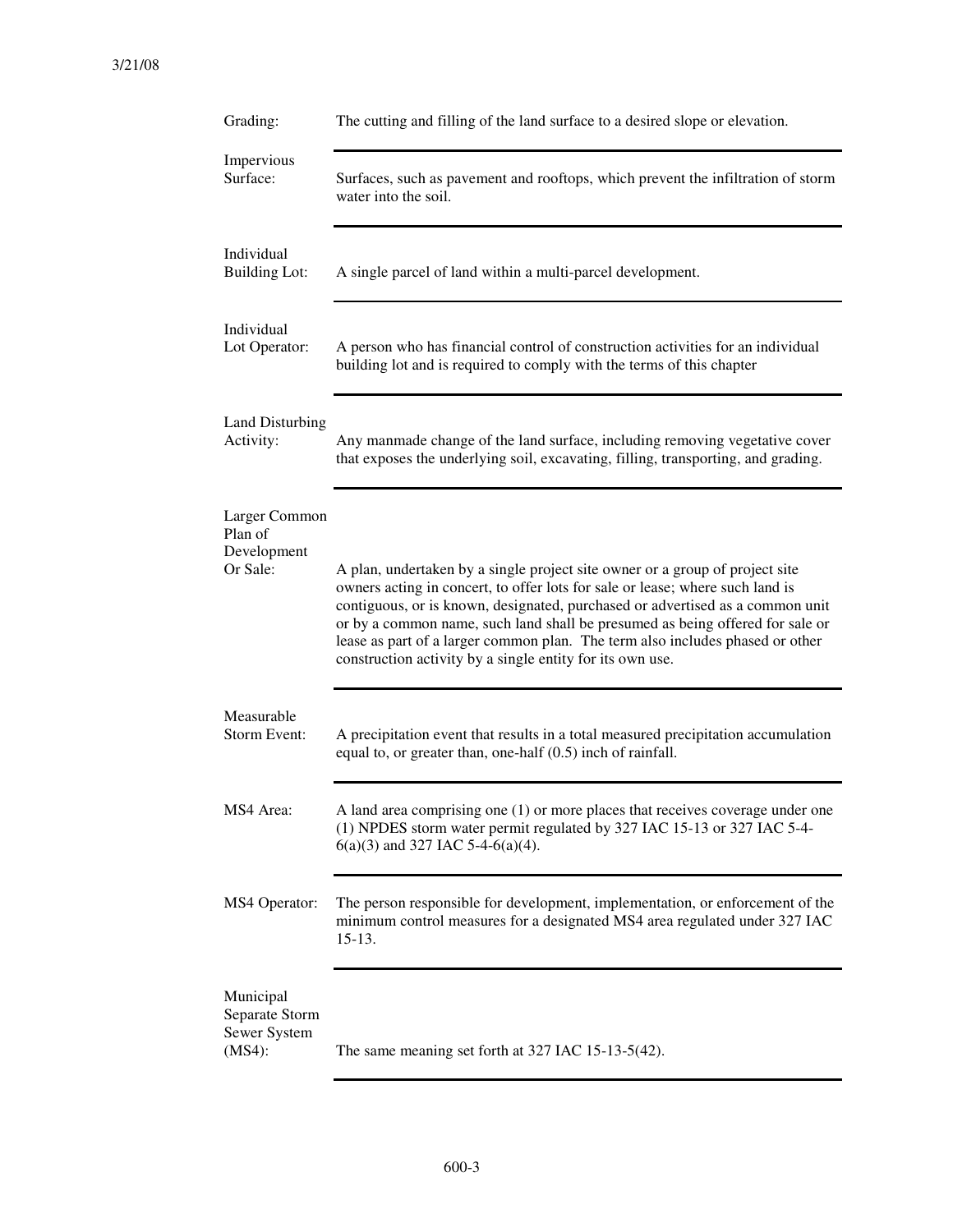|                                                          | Peak Discharge: The maximum rate of flow during a storm, usually in reference to a specific<br>design storm event.                                                                                                                                                                                    |
|----------------------------------------------------------|-------------------------------------------------------------------------------------------------------------------------------------------------------------------------------------------------------------------------------------------------------------------------------------------------------|
| Permanent<br>Stabilization:                              | The establishment, at a uniform density of seventy percent $(70\%)$ across the<br>disturbed area, of vegetative cover or permanent nonerosive material that will<br>ensure the resistance of the soil to erosion, sliding, or other movement.                                                         |
| Phasing of<br>Construction:                              | Sequential development of smaller portions of a large project site, stabilizing<br>each portion before beginning land disturbance on subsequent portions, to<br>minimize exposure of disturbed land to erosion.                                                                                       |
| Project Site<br>Owner:                                   | The person required to comply with the terms of this chapter, including the<br>developer or the person who has financial and operational control of<br>construction activities and project plan and specifications, including the ability<br>to make modifications to those plans and specifications. |
| Sediment:                                                | Solid material (both mineral and organic) that is in suspension, is being<br>transported, or has been moved from its site of origin by air, water, gravity, or<br>ice and has come to rest on the earth's surface.                                                                                    |
| Sedimentation:                                           | The settling and accumulation of unconsolidated sediment carried by storm<br>water run-off.                                                                                                                                                                                                           |
| Soil:                                                    | The unconsolidated mineral and organic material on the surface of the earth that<br>serves as the natural medium for the growth of plants.                                                                                                                                                            |
| Soil and Water<br>Conservation<br>District<br>$(SWCD)$ : | A political subdivision established under IC 14-32.                                                                                                                                                                                                                                                   |
| Storm water<br>Pollution<br>Prevention Plan<br>(SWPPP):  | A plan developed to minimize the impact of storm water pollutants resulting<br>from construction activities.                                                                                                                                                                                          |
| <b>Storm Water</b><br>Quality<br>Measure:                | A practice, or a combination of practices, to control or minimize pollutants<br>associated with storm water run-off.                                                                                                                                                                                  |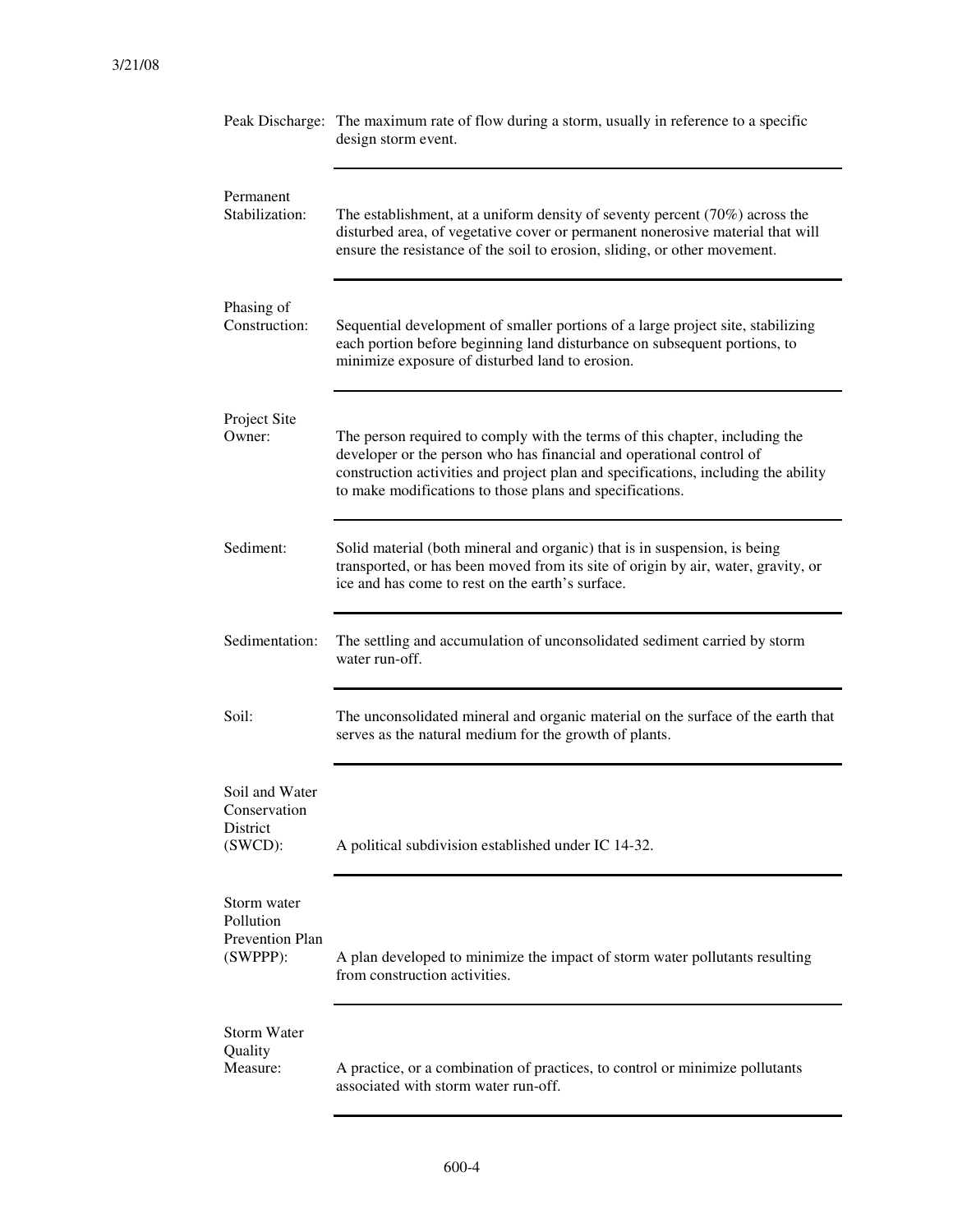| Strip<br>Development:       | A multi-lot project where building lots front on an existing road.                                                                                                                                                                                                           |  |  |
|-----------------------------|------------------------------------------------------------------------------------------------------------------------------------------------------------------------------------------------------------------------------------------------------------------------------|--|--|
| Subdivision:                | Any land that is divided or proposed to be divided into lots, whether contiguous<br>or subject to zoning requirements, for the purpose of sale or lease as part of a<br>larger common plan of development or sale.                                                           |  |  |
| Temporary<br>Stabilization: | The covering of soil to ensure its resistance to erosion, sliding, or other<br>movement. The term includes vegetative cover, anchored mulch, or other non-<br>erosive material applied at a uniform density of seventy percent (70%) across<br>the disturbed area.           |  |  |
| Tracking:                   | The deposition of soil that is transported from one $(1)$ location to another by<br>tires, tracks of vehicles, or other equipment.                                                                                                                                           |  |  |
| Trained<br>Individual:      | An individual who is trained and experienced in the principles of storm water<br>quality, including erosion and sediment control and is certified by the Hamilton<br>County SWCD, registered professional or is a Certified Professional in Erosion<br>and Sediment Control. |  |  |

#### **SECTION 602 BASIC POLICIES AND PROCEDURES**

602.01 Applicability and Exemptions

The City of Carmel will require a Storm Water Pollution Prevention Plan (SWPPP), which includes erosion and sediment control measures and materials handling procedures, to be submitted as part of the construction plans and specifications. Any project located within the City of Carmel which falls under the jurisdictional authority of the City of Carmel and includes the disturbance of ¼ acre or more of land due to clearing, grading, excavation, and other land disturbing activities is subject to the requirements of this Chapter. This includes both new development and re-development. This chapter also applies to disturbances that are part of a larger common plan of development or sale within the area under the jurisdictional authority of the City of Carmel. Section 602.03 of this Chapter provides guidelines for calculating land disturbance. Projects meeting the coverage requirements of 327 IAC 15-5 (Rule 5) shall also be in compliance with 327 IAC 15-5.

All projects disturbing ¼ acre or more of land are required to have a Stormwater Management Permit before beginning any grading or land disturbance activity. Plans shall be approved by all applicable governing entities prior to the issuance of the permit. An individual lot located within a larger permitted project site, is considered part of the larger permitted project site, and the individual lot operator must comply with the terms and conditions of the Stormwater Management Permit approved for the larger project site. The storm water permit application for the larger project site must include typical detailed erosion and sediment control measures for individual building lots.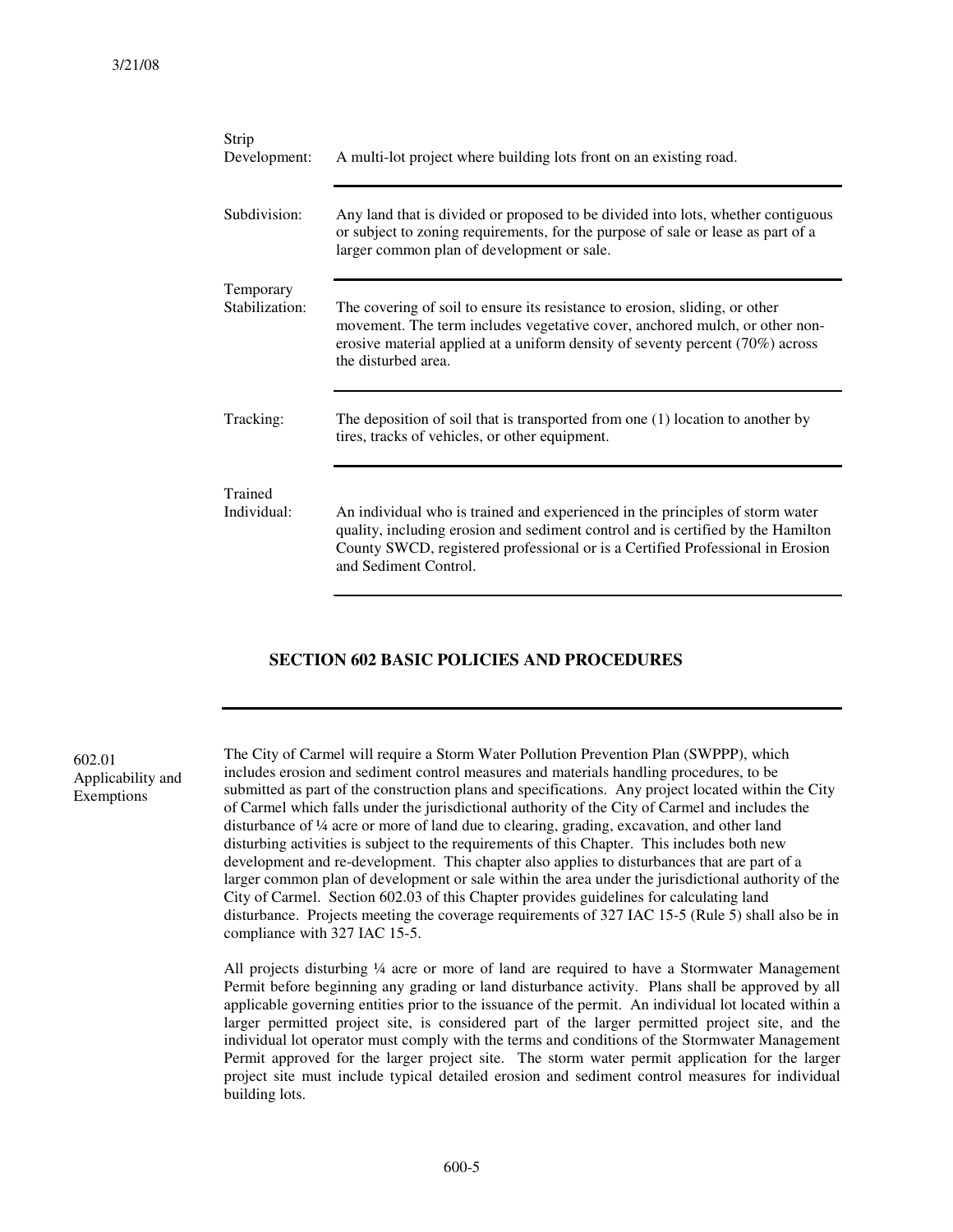All persons engaging in construction and land disturbing activities on a permitted project site must comply with the requirements of this Chapter and Carmel City Code.

602.02 Policy on Storm Water Pollution Prevention

Effective storm water pollution prevention on construction sites is dependent on a combination of preventing movement of soil from its original position (erosion control), intercepting displaced soil prior to entering a waterbody (sediment control), and proper on-site materials handling. The project site owner must submit to the City of Carmel a SWPPP with detailed erosion and sediment control plans as well as a narrative describing materials handling and storage, and construction sequencing. The following principles apply to all land-disturbing activities and should be considered in the preparation of a Storm Water Pollution Prevention Plan within the City of Carmel.

- A. Minimize the potential for soil erosion by designing a development that fits the topography and soils of the site. Deep cuts and fills in areas with steep slopes should be avoided wherever possible, and natural contours should be followed as closely as possible.
- B. Existing natural vegetation should be retained and protected wherever possible. Areas immediately adjacent (within 35 feet of top of bank) to watercourses and lakes also should be left undisturbed wherever possible. Unvegetated or vegetated areas with less than 70% cover that are scheduled or likely to be left inactive for 15 days or more must be temporarily or permanently stabilized with measures appropriate for the season to reduce erosion potential.
- C. All activities on a site should be conducted in a logical sequence so that the smallest practical area of land will be exposed for the shortest practical period of time during development.
- D. The length and steepness of designed slopes should be minimized to reduce erosion potential. Drainage channels and swales must be designed and adequately protected so that their final gradients and resultant velocities will not cause erosion in the receiving channel or at the outlet. Methods for determining acceptable velocities are included in the Storm Water Technical Standards Manual.
- E. Sediment-laden water which otherwise would flow from the project site shall be treated by erosion and sediment control measures appropriate to minimize sedimentation. A stable construction site access shall be provided at all points of construction traffic ingress and egress to the project site.
- F. Appropriate measures shall be implemented to prevent wastes or unused building materials, including, garbage, debris, packaging material, fuels and petroleum products, hazardous materials or wastes, cleaning wastes, wastewater, concrete truck washout, and other substances from being carried from a project site by runoff or wind. Identification of areas where concrete truck washout is permissible must be clearly posted at appropriate areas of the site. Wastes and unused building materials shall be managed and disposed of in accordance with all applicable State statutes and regulations. Proper storage and handling of materials such as fuels or hazardous wastes, and spill prevention and cleanup measures (including having spill response equipment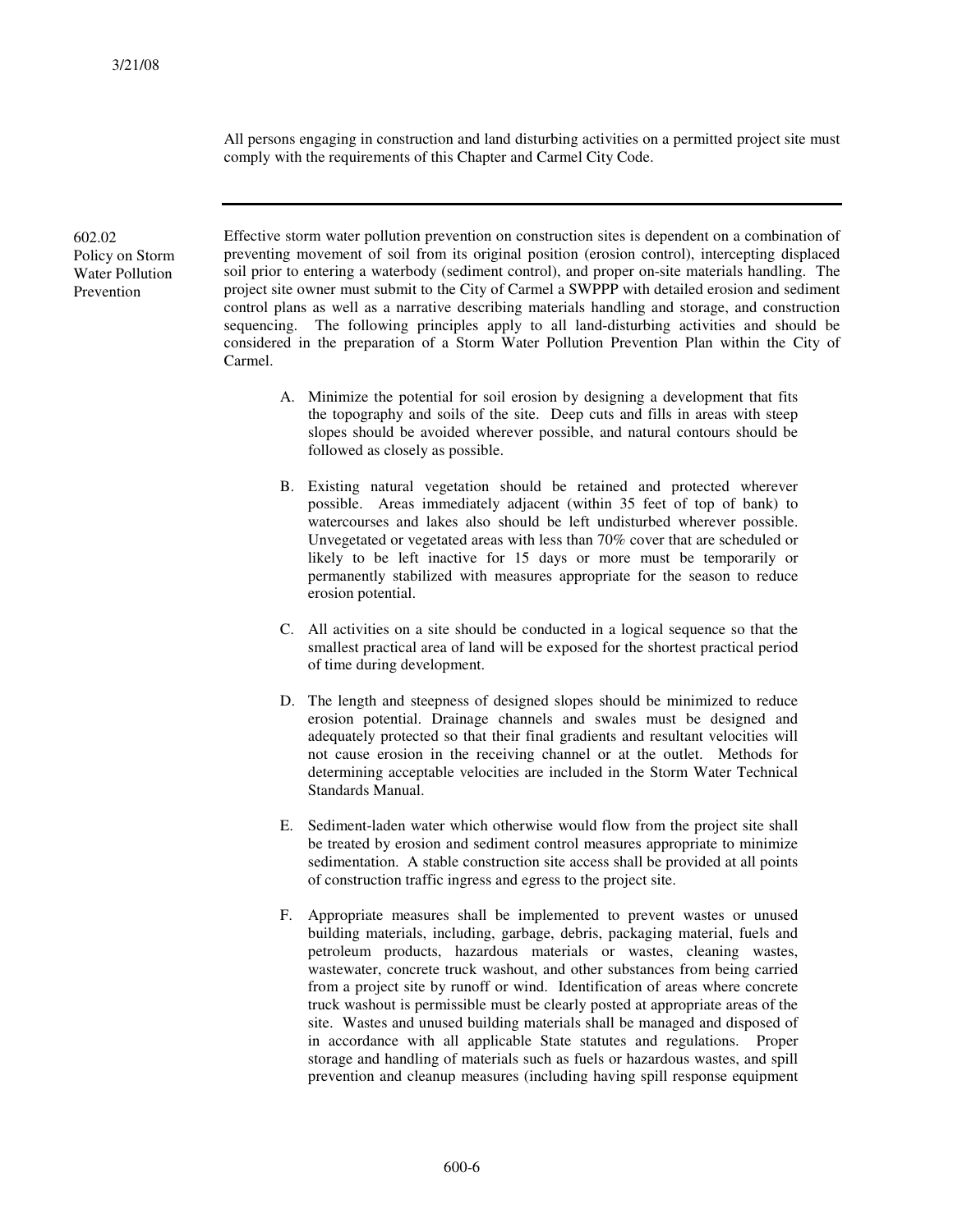on-site) shall be implemented to minimize the potential for pollutants to contaminate surface or ground water or degrade soil quality.

- G. Public or private roadways shall be kept cleared of accumulated sediment that is a result of runoff or tracking. Bulk clearing of accumulated sediment shall not include flushing the area with water. Cleared sediment shall be redistributed or disposed of in a manner that is in accordance with all applicable statutes and regulations.
- H. Collected runoff leaving a project site must be either discharged directly into a well-defined, stable receiving channel, or diffused and released to adjacent property without causing an erosion or pollutant problem to the adjacent property owner.
- I. Natural features, including wetlands, shall be protected from pollutants associated with storm water runoff.

The City is not responsible for verifying if permits are required by the state or by other agencies that may have jurisdiction. For work within a watercourse located on or adjacent to a project within the City, or for a watercourse that may potentially be impacted by a project within the City, prior to plan approval, the project site owner shall provide a copy of all State and/or Federal permits or written documentation from the State that such work in or adjacent to a watercourse is the jurisdiction of the MS4. If it is demonstrated in writing from the State or other agency, that the State or other agency does not have jurisdiction over certain work within or adjacent to a watercourse, then the City requires, upon completion of work, the area within or adjacent to the watercourse shall, at a minimum, be stabilized within one week of completion of work, or before the next anticipated measurable storm event, whichever comes first.

602.04 Calculating Total Area of Land **Disturbance** 

602.03 Other Agency Permits

> In calculating the total area of land disturbance, for the purposes of determining applicability of this Chapter to the project, the following guidelines should be used:

- A. Off-site construction activities that provide services (for example, road extensions, sewer, water, and other utilities) to a land disturbing project site, must be considered as a part of the total land disturbance calculation for the project site, when the activity is under the control of the project site owner.
- B. Strip developments will be considered as one (1) project site and must comply with this Chapter unless the total combined disturbance on all individual lots is less than 1/4 acre and is not part of a larger common plan of development or sale.
- C. To determine if multi-lot project sites are regulated by the City of Carmel, the area of land disturbance shall be calculated by adding the total area of land disturbance for improvements, such as, roads, utilities, or common areas, and the expected total disturbance on each individual lot, as determined by the following:
	- i. For a single-family residential project site where the lots are one-half (0.5) acre or more, one-half (0.5) acre of land disturbance must be used as the expected lot disturbance.
	- ii. For a single-family residential project site where the lots are less than one half (0.5) acre in size, the total lot must be calculated as being disturbed.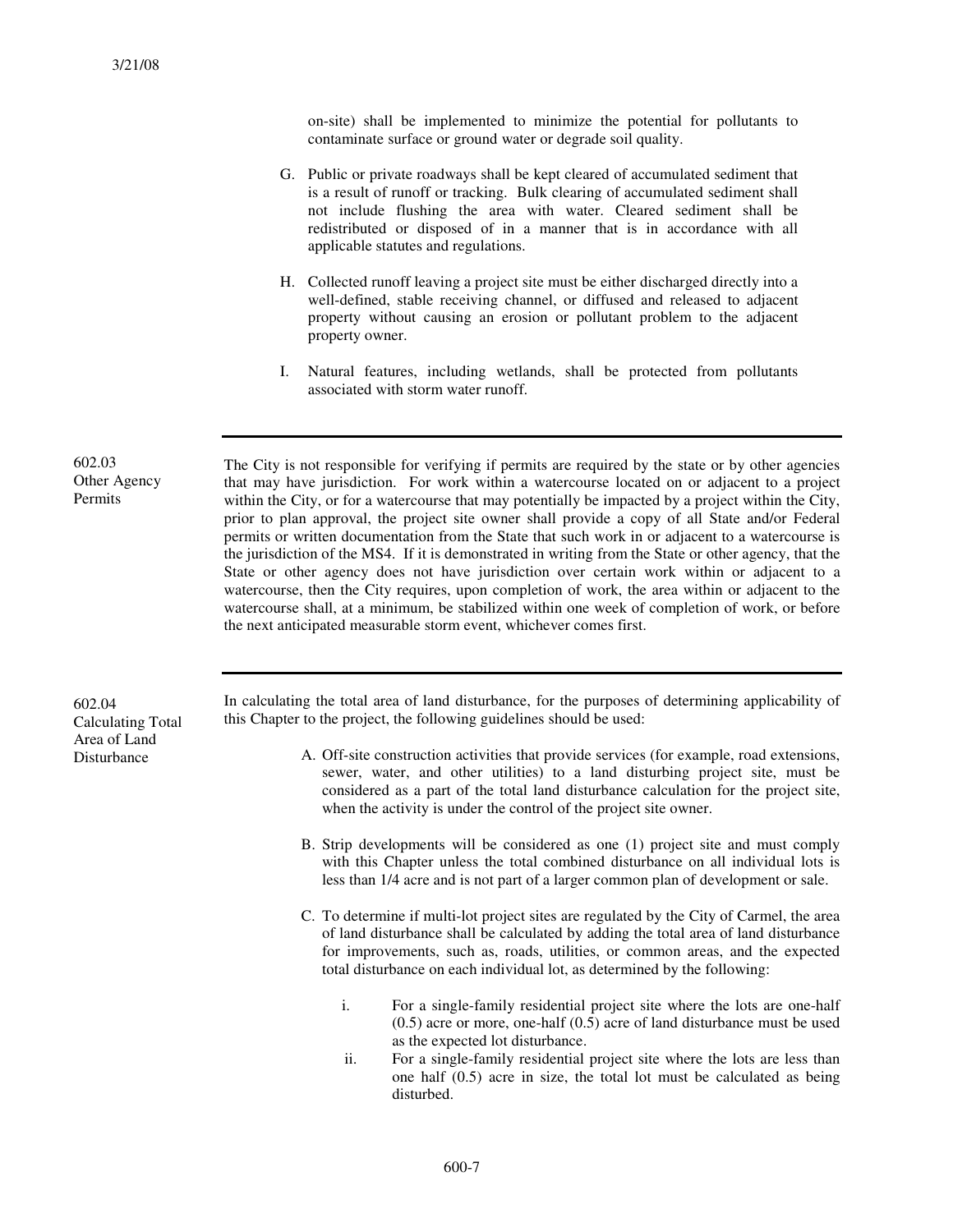iii. To calculate lot disturbance on all other types of projects sites, such as industrial and commercial project sites, a minimum of one (1) acre of land disturbance must be used as the expected lot disturbance, unless the lots are less than one (1) acre in size, in which case the total lot must be calculated as being disturbed.

#### 602.05 Common Erosion and Sediment Control Practices

All erosion control and storm water pollution prevention measures required to comply with the City of Carmel's Ordinance shall meet the design criteria, standards, and specifications similar to or the same as those outlined in the latest editions of the "Indiana Storm Water Quality Manual" and "Indiana Handbook for Erosion Control in Developing Areas". **Table 602-1** lists some of the more common and effective practices for preventing storm water pollution from construction sites. Details of each practice can be found in the Indiana Storm Water Quality Manual, the Indiana Handbook for Erosion Control in Developing Areas, or in **Appendix 602-1**. These practices should be used to protect *every* potential pollution pathway to storm water conveyances.

An approved list of acceptable storm water inlet protection may be obtained from the City of Carmel Engineering Department. Inlet protection should be cleaned at least every two weeks.

Pond banks and inlet/outlet pipes shall be stabilized within one week of pond installation, including, at a minimum, erosion control blankets on the slopes of the pond extending five feet past the top of bank and appropriate size rock placed around the inlet/outlet pipe per the approved storm water pollution prevention plans.

Streets in active construction areas should be swept at least twice per week.

602.06 Individual Building Lot Controls

A standard erosion control plan for individual lots is provided as **Exhibit 602-1**. Individual lot operators are responsible for ensuring all storm water leaving the lot is treated. The standard plan includes perimeter silt fence, a stabilized construction entrance, curb inlet protection, drop inlet protection, stockpile containment, stabilized drainage swales, downspout extensions, temporary seeding and mulching, and permanent vegetation. Every relevant measure shall be installed at each individual building lot site.

There will be situations where perimeter protection may be needed between two lots. It is the Individual Lot Operator's responsibility to adapt and overcome any changes or deficiencies that may develop during the building process. Failure to do so can result in damage to adjacent property, damage to the City's storm sewer system, and contribute to storm water pollution.

Construction sequence on individual building lots shall be as follows:

- 1. Clearly delineate areas of trees, shrubs, and vegetation that are to be undisturbed. To prevent root damage, the areas delineated for tree protection should be at least the same diameter as the crown.
- 2. Ensure that all inlet protection is in place and functioning for both area inlets and curb inlets along the property frontage.
- 3. Install perimeter silt fence at construction limits. Position the fence to intercept runoff prior to leaving the lot or entering drainage swales.
- 4. Avoid disturbing drainage swales. Install BMP's to protect any drainage swales or any part of an established or existing drainage system adjacent to the property. If drainage swales are bare, install erosion control blankets or sod to immediately stabilize.
- 5. Install gravel construction entrance that extends from the street to the building pad. Geotextile fabric shall be placed under the stone on the graded surface.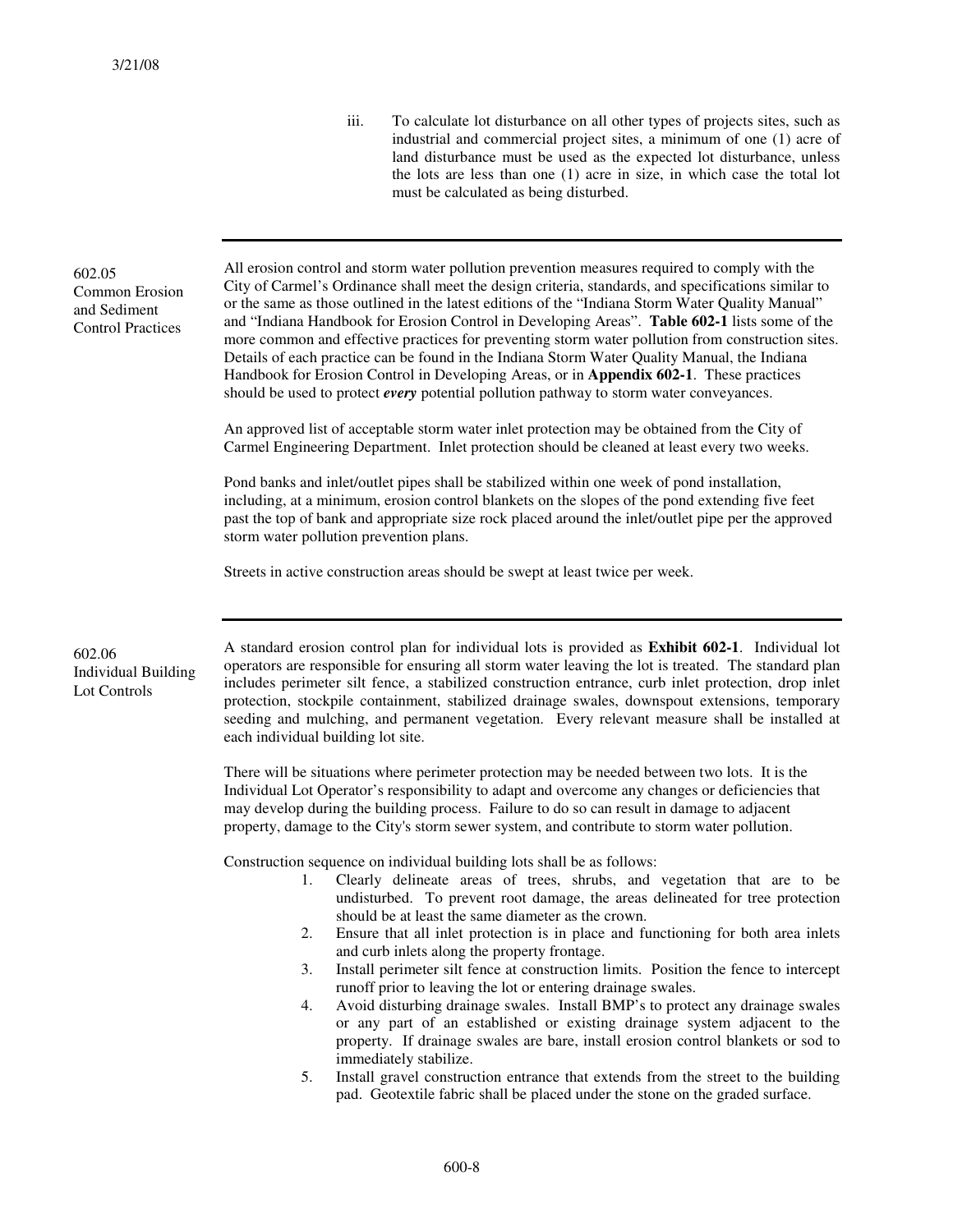- 6. Perform primary grading operations.
- 7. Contain erosion from any soil stockpiles created on-site with silt fence around the base.
- 8. Establish temporary seeding and straw mulch on disturbed areas.
- 9. Construct the home and install utilities.
- 10. Install downspout extenders once the roof and gutters have been constructed. Extenders should outlet to a stabilized area.
- 11. Re-seed any areas disturbed by construction and utilities installation with temporary seed mix within 3 days of completion of disturbance.
- 12. Grade the site to final elevations and stabilize. Add topsoil as needed to minimize erosion of underlying soil and to quickly establish grass. Perimeter protection may be temporarily removed in order to complete final grading but must be replaced or re-installed each evening or until the lot is stabilized. The lot is considered stabilized when it has been fully sodded or, when using seed, has reached 75% cover through mature growth or the addition of mulch.

All erosion and sediment control measures must be properly maintained throughout construction. The individual lot operator is responsible for cleaning the streets along the lot property frontage at the end of every work day. Temporary and permanent seeding should be watered as needed until established.

602.07 Inspection, Maintenance, Record Keeping, and Reporting

Following approval of the Stormwater Management Permit by the City of Carmel and commencement of construction activities, the City of Carmel has the authority to conduct inspections of the site to ensure full compliance with the provisions of this Chapter, the *Indiana Stormwater Quality Manual*, and the terms and conditions of the approved permit.

A self-monitoring program must be implemented by the project site owner to ensure the storm water pollution prevention plan is working effectively. A trained individual, acceptable to the City of Carmel, shall perform a written evaluation of the project site by the end of the next business day following each measurable storm event. If there are no measurable storm events within a given week, the site should be monitored at least once in that week. Weekly inspections by the trained individual shall continue until the entire site has been stabilized and a "verified" copy of the Notice of Termination has been issued. The trained individual should look at the maintenance of existing storm water pollution prevention measures, including erosion and sediment control measures, drainage structures, and construction materials storage/containment facilities, to ensure they are functioning properly. The trained individual should also identify additional measures, beyond those originally identified in the storm water pollution prevention plan, necessary to remain in compliance with all applicable statutes and regulations. A standard form to record the self-monitoring/inspection results is provided as **Exhibit 602-2**.

The resulting evaluation reports must include the name of the individual performing the evaluation, the date of the evaluation, problems identified at the project site, and details of maintenance, additional measures, and corrective actions recommended and completed.

The storm water pollution prevention plan shall serve as a guideline for storm water quality, but should not be interpreted to be the only basis for implementation of storm water quality measures for a project site. The project site owner is responsible for implementing, in accordance with this Chapter, all measures necessary to adequately prevent polluted storm water runoff. Recommendations by the trained individual for modified storm water quality measures should be implemented.

All evaluation reports for the project site shall be submitted to the City of Carmel Engineering Department, in an organized fashion, within forty-eight (48) hours of the inspection, Attn: Storm Water Administrator.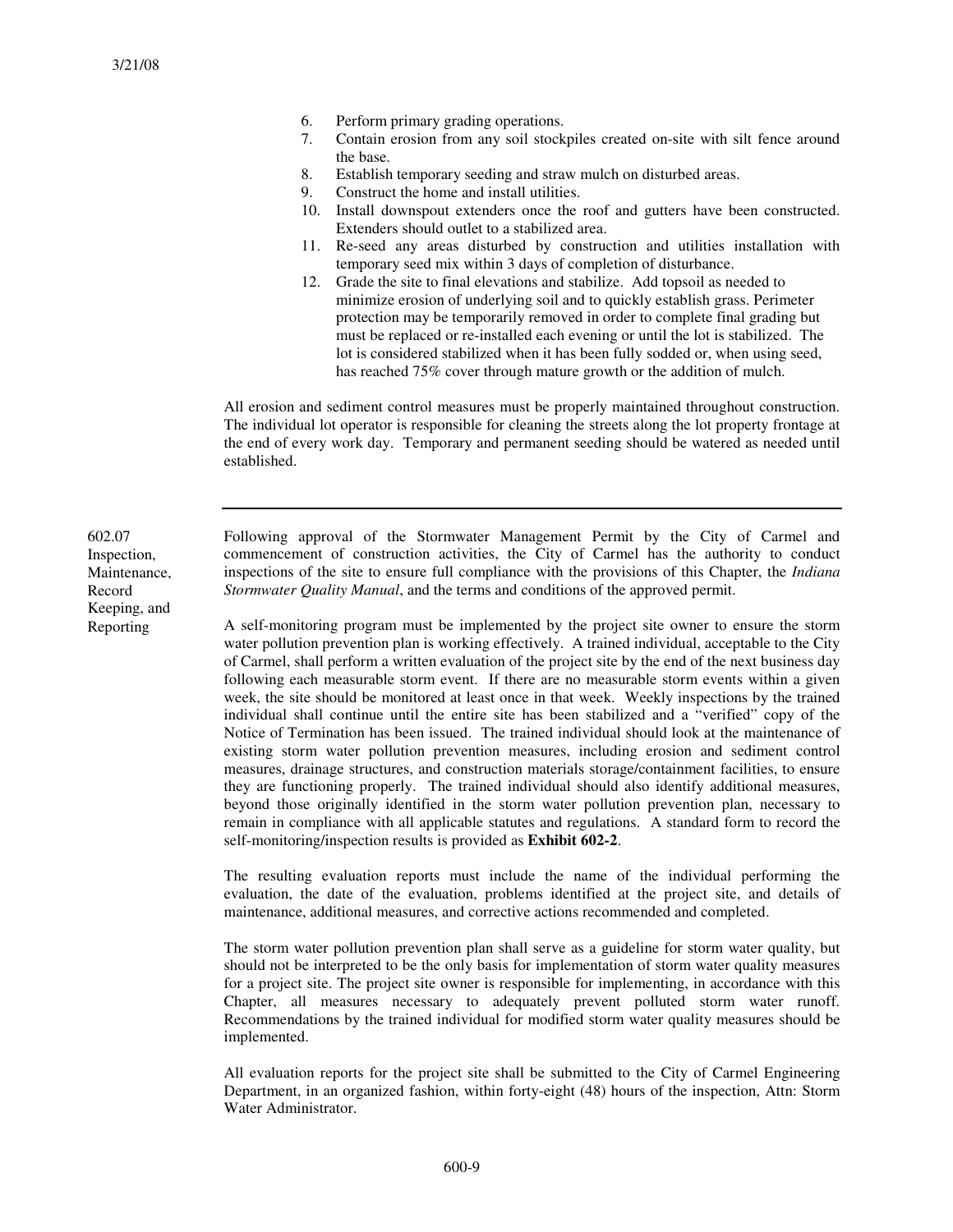| Practice<br>No. | <b>BMP</b> Description                               | Applicability                                                                                          | <b>Fact Sheet</b> |
|-----------------|------------------------------------------------------|--------------------------------------------------------------------------------------------------------|-------------------|
|                 | <b>Site Assessment</b>                               | All sites                                                                                              |                   |
| $\overline{2}$  | Construction Sequencing                              | All sites                                                                                              | $CN - 101$        |
| 3               | Tree Preservation and Protection                     | Nearly all sites                                                                                       |                   |
| $\overline{4}$  | Temporary Gravel Construction<br><b>Entrance Pad</b> | All sites                                                                                              | 1                 |
| 5               | Wheel Wash                                           | All sites                                                                                              | CN - 102          |
| 6               | Silt Fence                                           | Small drainage areas                                                                                   | 1                 |
| 7               | <b>Surface Roughening</b>                            | Sites with slopes that are to be stabilized with<br>vegetation                                         | 1                 |
| 8               | <b>Temporary Seeding</b>                             | Areas of bare soil where additional work is not<br>scheduled to be performed for a minimum of 15 days  | 1                 |
| 9               | Temporary surface stabilization<br>Mulching          |                                                                                                        | 1                 |
| 10              | <b>Erosion Control Blanket</b><br>(Surface)          | Temporary surface stabilization, anchor for mulch                                                      | 1                 |
| 11              | <b>Temporary Diversion</b>                           | Up-slope and down-slope sides of construction site,<br>above disturbed slopes within construction site | 1                 |
| 12              | Rock Check Dam                                       | 2 acres maximum contributing drainage area                                                             | $\mathbf{1}$      |
| 13              | Temporary Slope Drain                                | Sites with cut or fill slopes                                                                          | 1                 |
| $\overline{14}$ | <b>Straw Bale Dam</b>                                | Small drainage areas                                                                                   | $\mathbf{1}$      |
| 15              | Fabric Drop Inlet Protection                         | 1 acre maximum contributing drainage area                                                              | $\mathbf{1}$      |
| 16              | <b>Basket Curb Inlet Protection</b>                  | 1 acre maximum contributing drainage area                                                              | $\mathbf{1}$      |
| 17              | Sandbag Curb Inlet Protection                        | 1 acre maximum contributing drainage area                                                              | 1                 |
| 18              | Temporary Sediment Trap                              | 5 acre maximum contributing drainage area                                                              | 1                 |
| 19              | <b>Temporary Sediment Basin</b>                      | 30 acre maximum contributing drainage area                                                             | $\mathbf{1}$      |
| 20              | Dewatering Structure                                 | Sites requiring dewatering                                                                             | $CN - 103$        |
| 21              | <b>Dust Control</b>                                  | All sites                                                                                              | $\mathbf{1}$      |
| 22              | Spill Prevention and Control                         | All sites                                                                                              | $CN - 104$        |
| 23              | Solid Waste Management                               | All sites                                                                                              | CN - 105          |
| 24              | Hazardous Waste Management                           | All sites                                                                                              | $CN - 106$        |

Fact sheet Location: 1. Indiana Storm Water Quality Manual

#### **TABLE 602-1: Common Storm Water Pollution Control Practices for Construction Sites**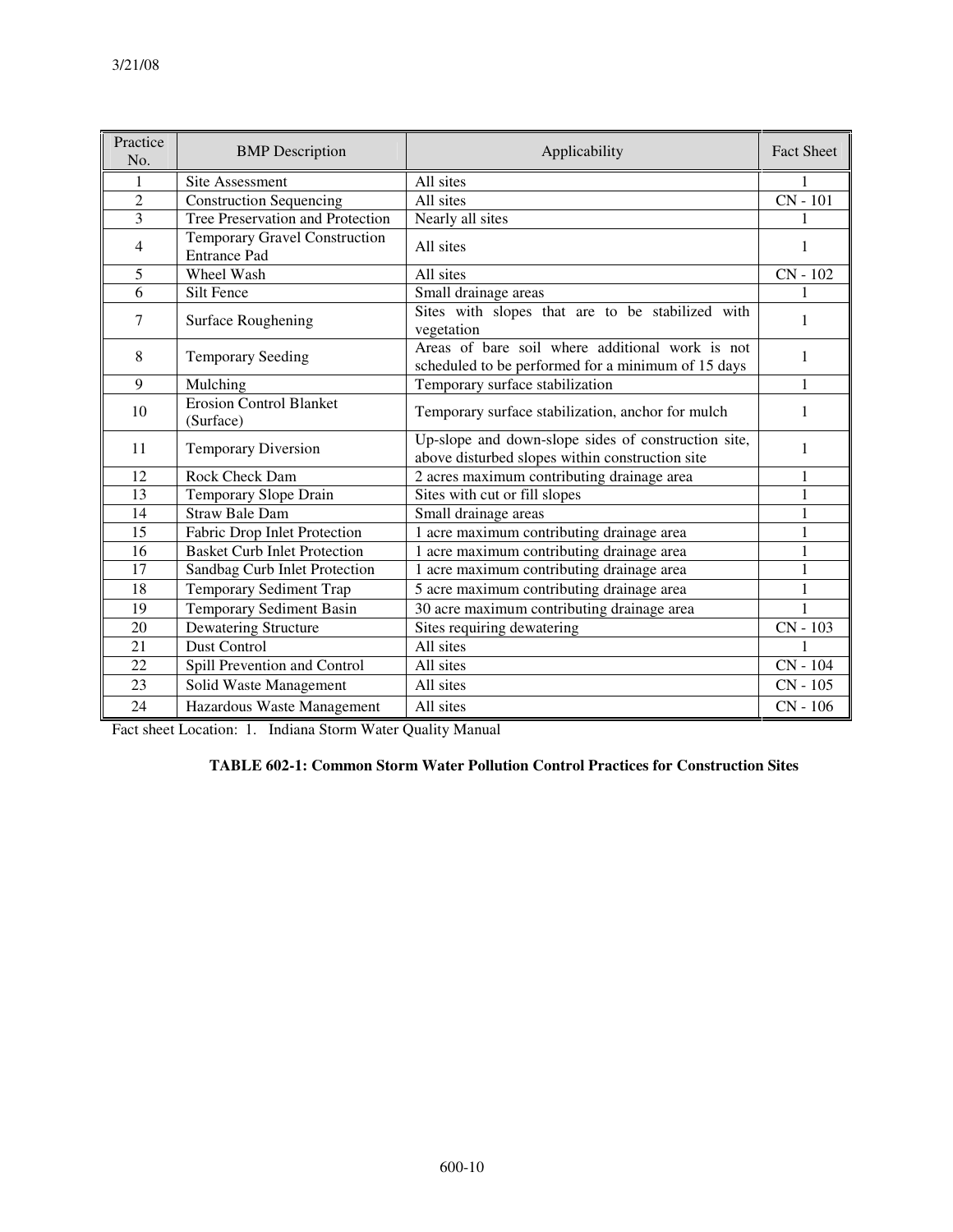

# **Stormwater Pollution Prevention on Home Lots**

**Exhibit 602-1.: Individual Building Lot Typical Erosion & Sediment Control Plan and Certification**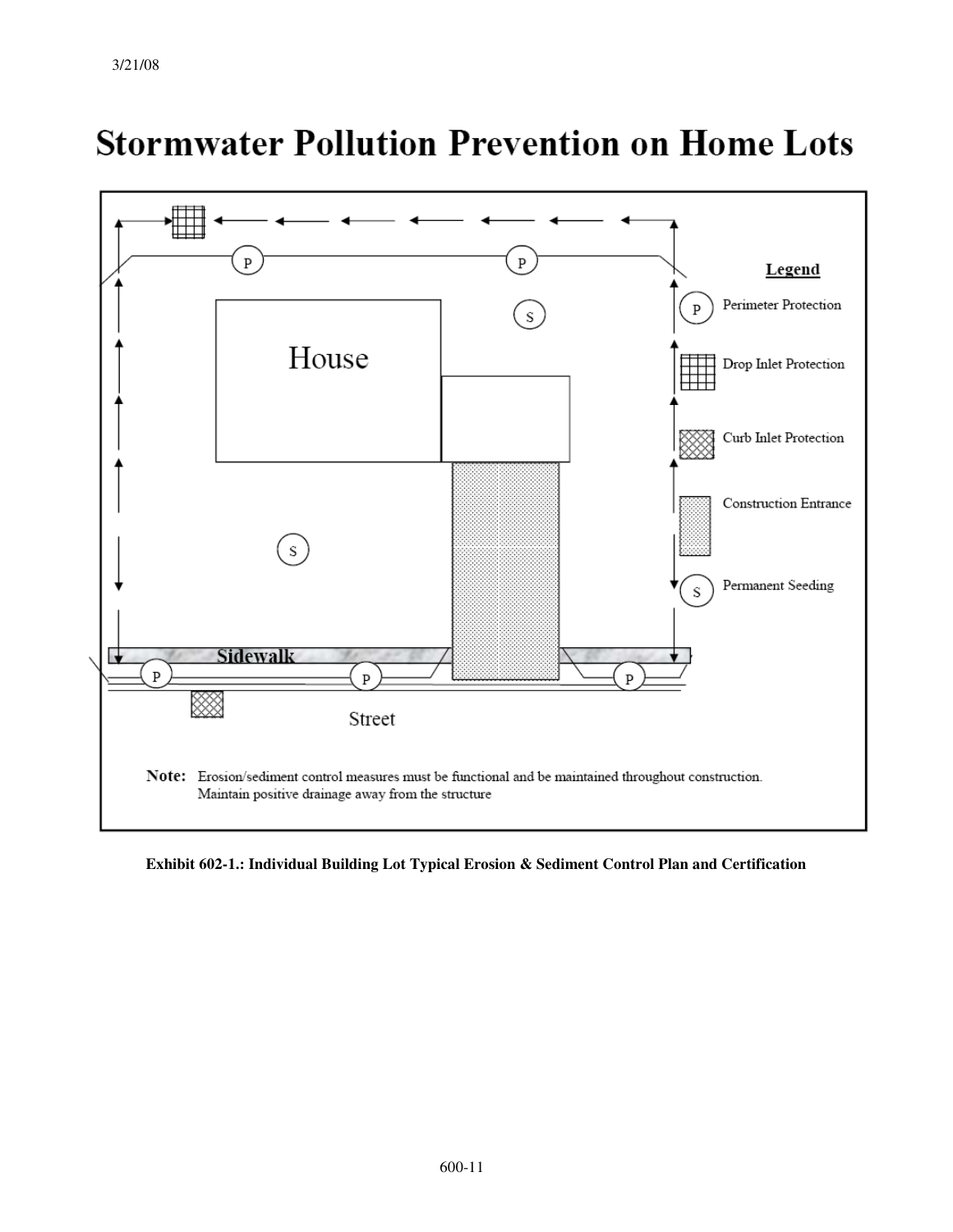| Date:         |  |
|---------------|--|
| Project:      |  |
| Inspected by: |  |

 $\Box$  Scheduled Weekly  $\Box$  Rain Event Type of Inspection:  $\square$  Sched<br>Weather at time of Inspection:  $\square$ 

# **CONSTRUCTION SITE INSPECTION AND MAINTENANCE LOG (To be completed by Property Owner or Agent)**

| <b>Yes</b> | No | N/A |                                                                                                    |  |
|------------|----|-----|----------------------------------------------------------------------------------------------------|--|
|            |    |     | 1. Is the site information posted at the entrance?                                                 |  |
|            |    |     | 2. Are all necessary permits attained and special provisions being                                 |  |
|            |    |     | implemented?                                                                                       |  |
|            |    |     | 3. Is a construction entrance installed and functioning properly?                                  |  |
|            |    |     | 4. Are construction staging & parking areas restricted to areas designated on                      |  |
|            |    |     | the plans?                                                                                         |  |
|            |    |     | 5. Are public and private streets clean of sediment, debris and mud?                               |  |
|            |    |     | 6. Are appropriate practices installed where storm water leaves the site?                          |  |
|            |    |     | 7. Are all discharge points (outfalls) free of erosion or sediment transport?                      |  |
|            |    |     | 8. Has all silt fence been installed properly and being maintained?                                |  |
|            |    |     | (entrenched - upright - fabric not torn - terminated to higher ground - properly                   |  |
|            |    |     | joined at ends)                                                                                    |  |
|            |    |     | 9. Are sediment basins & traps installed according to plan & pipe or rock<br>spillways functional? |  |
|            |    |     | 10. Are other sediment control barriers in place and functioning properly?                         |  |
|            |    |     | 11. Is the earthwork for erosion control practices properly graded, seeded                         |  |
|            |    |     | and/or mulched?                                                                                    |  |
|            |    |     | 12. Are diversion swales and/or waterbars installed to plan & protected?                           |  |
|            |    |     | 13. Do perimeter practices have adequate capacity & do they need to be                             |  |
|            |    |     | cleaned out?                                                                                       |  |
|            |    |     | 14. Is inlet protection installed properly on all functioning inlets & being<br>maintained?        |  |
|            |    |     | 15. Is catch basin insert protection installed where required & being<br>maintained?               |  |
|            |    |     | 16. Have swales and ditches been stabilized or protected?                                          |  |
|            |    |     | 17. Are storm water outlets adequately stabilized?                                                 |  |
|            |    |     | 18. Has temporary stabilization of disturbed ground been addressed?<br>(dormant for 15 days?)      |  |
|            |    |     | 19. Is permanent stabilization of disturbed ground progressing on all<br>completed areas?          |  |
|            |    |     | 20. Has hard or soft armoring been installed where natural vegetation will<br>erode?               |  |
|            |    |     | 21. Do water pumping operations have a protected outlet and discharge clear<br>water?              |  |
|            |    |     | 22. Are all dewatering structures functioning properly?                                            |  |
|            |    |     | 23. Is a designated equipment washout area established, clearly marked and<br>being utilized?      |  |
|            |    |     | 24. Is solid waste properly contained & a stable access provided to the                            |  |
|            |    |     | storage & pickup area?                                                                             |  |
|            |    |     | 25. Are fuel tanks and other hazardous materials safely stored and protected?                      |  |
|            |    |     | 26. Is spill response equipment on-site and easily accessible?                                     |  |
|            |    |     | 27. Are temporary soil stockpiles in approved areas & properly protected?                          |  |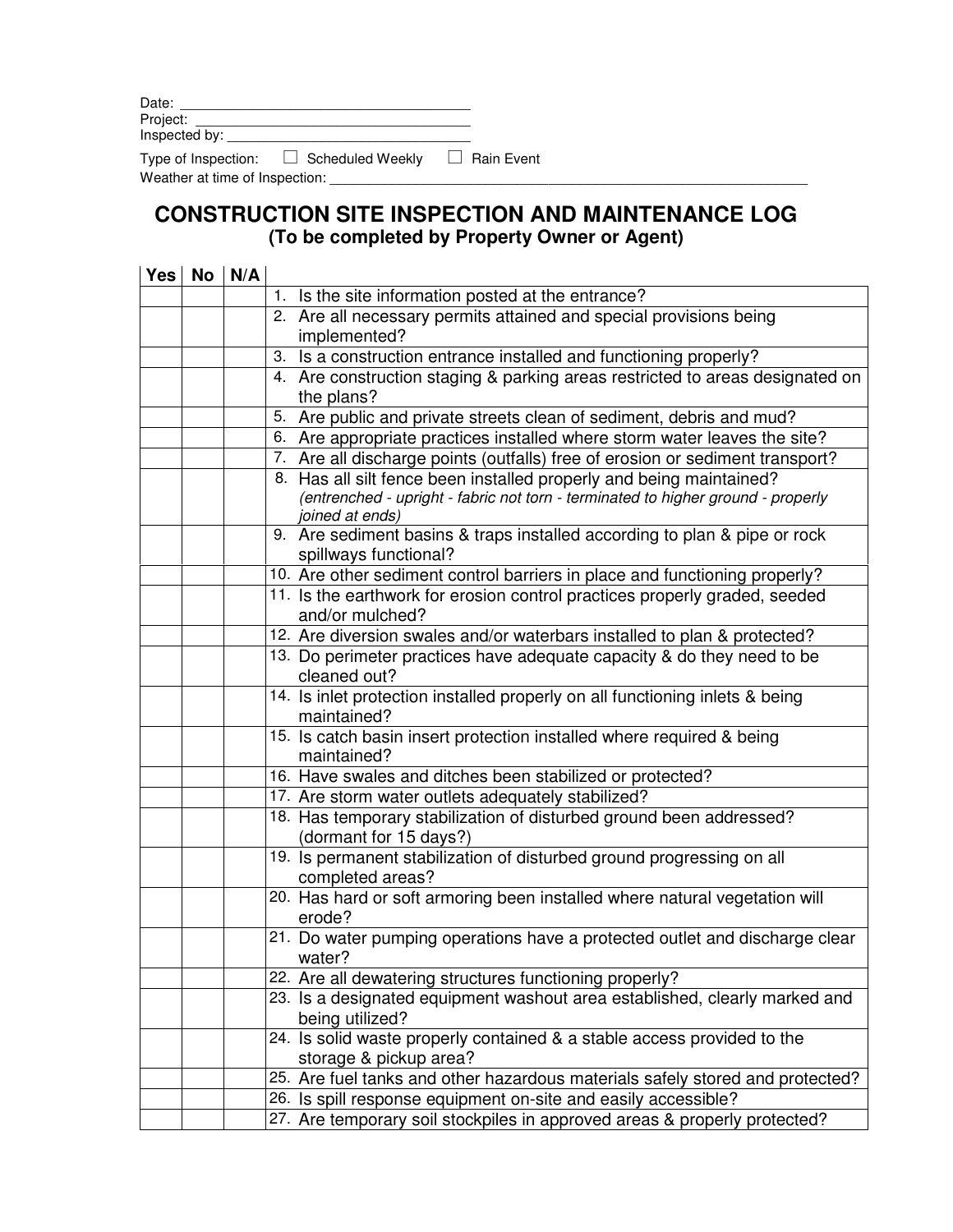If you answered "no" to any of the above questions, describe any corrective action which must be taken to remedy the problem and when the corrective actions are completed.

| Date | Location | <b>Correction Needed</b> | Date<br>Completed | Initials | Notes |
|------|----------|--------------------------|-------------------|----------|-------|
|      |          |                          |                   |          |       |
|      |          |                          |                   |          |       |
|      |          |                          |                   |          |       |
|      |          |                          |                   |          |       |
|      |          |                          |                   |          |       |
|      |          |                          |                   |          |       |
|      |          |                          |                   |          |       |
|      |          |                          |                   |          |       |
|      |          |                          |                   |          |       |
|      |          |                          |                   |          |       |
|      |          |                          |                   |          |       |
|      |          |                          |                   |          |       |
|      |          |                          |                   |          |       |

# **Corrective Action Log**

Notes:

I certify under penalty of law that this document was completed to the best of my knowledge and belief on the date listed below per my signature. I am aware that there are significant penalties for submitting false information, including the possibility of fine and imprisonment for knowing violations.

| Signature of<br>-Inspector |  |
|----------------------------|--|
|                            |  |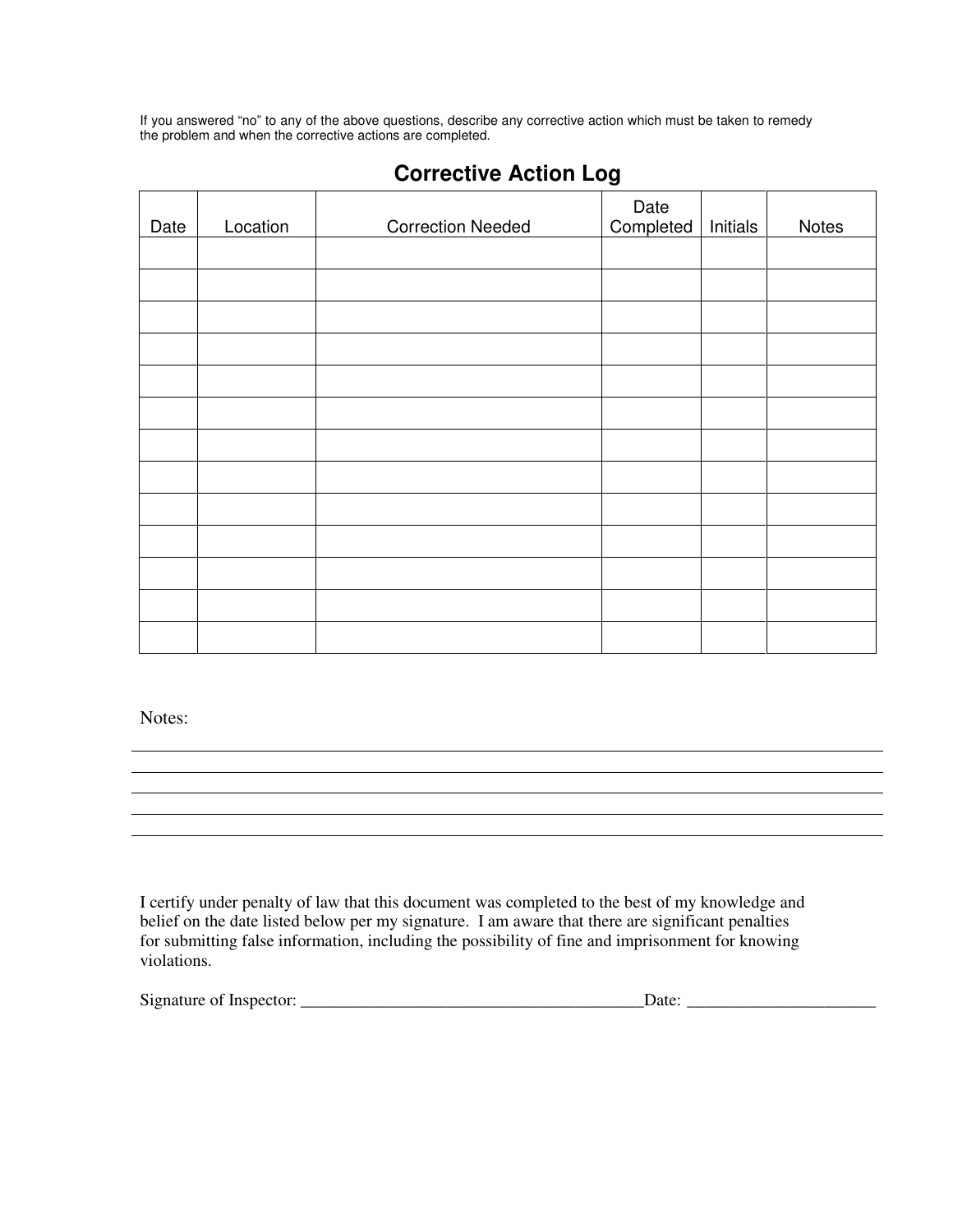**APPENDIX 602-1** 

# **CONSTRUCTION BMP FACT SHEETS**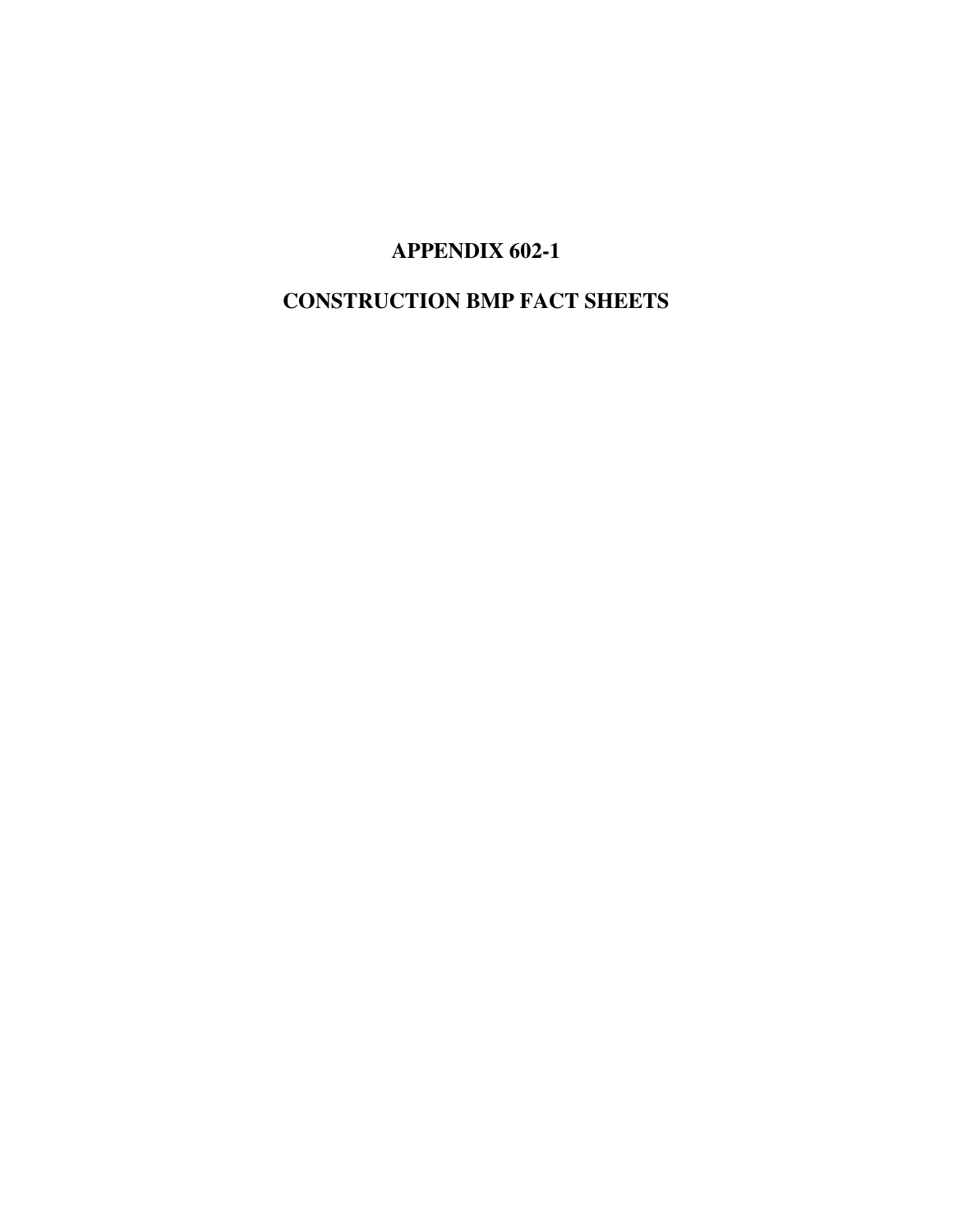#### **CONSTRUCTION SEQUENCING BMP CN – 101 CONSTRUCTION SEQUENCING**

#### **DESCRIPTION**

The construction sequence schedule is an orderly listing of all major land-disturbing activities together with the necessary erosion and sedimentation control measures planned for the project. This type of schedule guides the contractor on work to be done before other work is started so that serious erosion and sedimentation problems can be avoided. Sequencing a construction project reduces the amount and duration of soil exposed to erosion by wind, rain, runoff, and vehicle tracking.

#### **ADVANTAGE**

1. Following a specified work schedule that coordinates the timing of land-disturbing activities and the installation of control measures is perhaps the most cost-effective way of controlling erosion during construction. The removal of surface ground cover leaves a site vulnerable to accelerated erosion. Construction procedures that limit land clearing, provide timely installation of erosion and sedimentation controls, and restore protective cover quickly can significantly reduce the erosion potential of a site.

#### **DESIGN CRITERIA**

- 1. Avoid rainy periods.
- 2. Schedule projects to disturb only small portions of the site at any one time. Complete grading as soon as possible. Immediately stabilize the disturbed portion before grading the next portion. Practice staged seeding in order to revegetate cut and fill slopes as the work progresses.

#### **REFERENCE**

City of Tacoma, Surface Water Management Manual, 2003 or later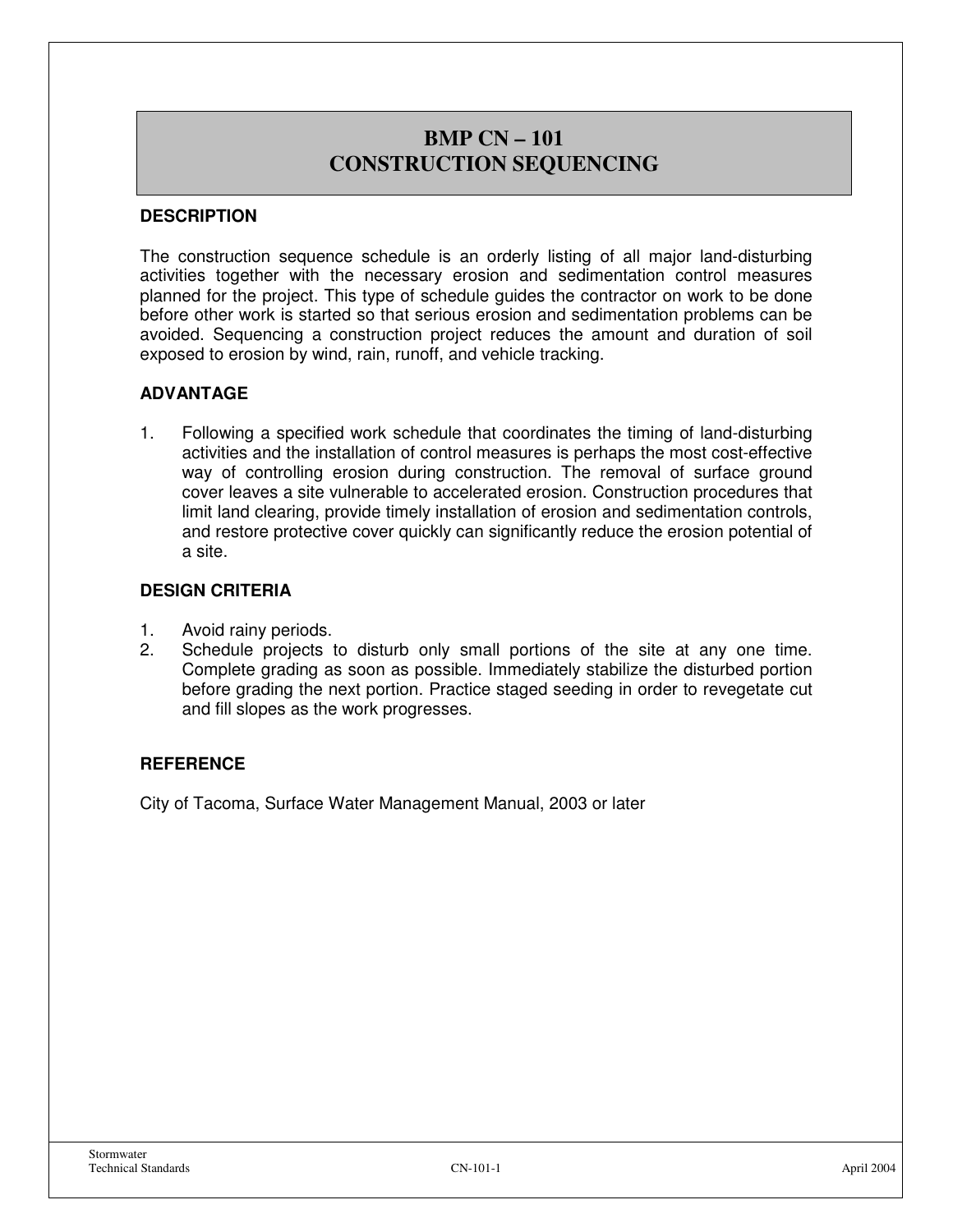# **BMP CN – 102 WHEEL WASH**

#### **DESCRIPTION**

When a stabilized construction entrance is not preventing sediment from being tracked onto pavement, a wheel wash may be installed. Wheel washing is generally an effective BMP when installed with careful attention to topography. For example, a wheel wash can be detrimental if installed at the top of a slope abutting a right-of-way where the water from the dripping truck can run unimpeded into the street. Pressure washing combined with an adequately sized and surfaced pad with direct drainage to a large 10-foot x 10 foot sump can be very effective.

#### **ADVANTAGES**

1. Wheel washes reduce the amount of sediment transported onto paved roads by motor vehicles.

#### **DESIGN CRITERIA**

- 1. Suggested details are shown in Figure CN-102-A. The City of Carmel may allow other designs.
- 2. A minimum of 6 inches of asphalt treated base (ATB) over crushed base material or 8 inches over a good subgrade is recommended to pave the wheel wash.
- 3. Use a low clearance truck to test the wheel wash before paving. Either a belly dump or lowboy will work well to test clearance.
- 4. Keep the water level from 12 to 14 inches deep to avoid damage to truck hubs and filling the truck tongues with water.
- 5. Midpoint spray nozzles are only needed in extremely muddy conditions.
- 6. Wheel wash systems should be designed with a small grade change, 6 to 12 inches for a 10-foot-wide pond, to allow sediment to flow to the low side of pond to help prevent re-suspension of sediment.
- 7. A drainpipe with a 2- to 3-foot riser should be installed on the low side of the pond to allow for easy cleaning and refilling.
- 8. Polymers may be used to promote coagulation and flocculation in a closed-loop system. Polyacrylamide (PAM) added to the wheel wash water at a rate of 0.25 - 0.5 pounds per 1,000 gallons of water increases effectiveness and reduces cleanup time.
- 9. If PAM is already being used for dust or erosion control and is being applied by a water truck, the same truck can be used to change the wash water.
- 10. The wheel wash should start out the day with fresh water. The wash water should be changed a minimum of once per day.
- 11. On large earthwork jobs where more than 10-20 trucks per hour are expected, the wash water will need to be changed more often.
- 12. Wheel wash or tire bath wastewater shall be discharged to a separate on-site treatment system, such as closed-loop recirculation or land application, or to the sanitary sewer with proper local sewer utility approval.

#### **REFERENCE**

City of Tacoma, Surface Water Management Manual, 2003 or later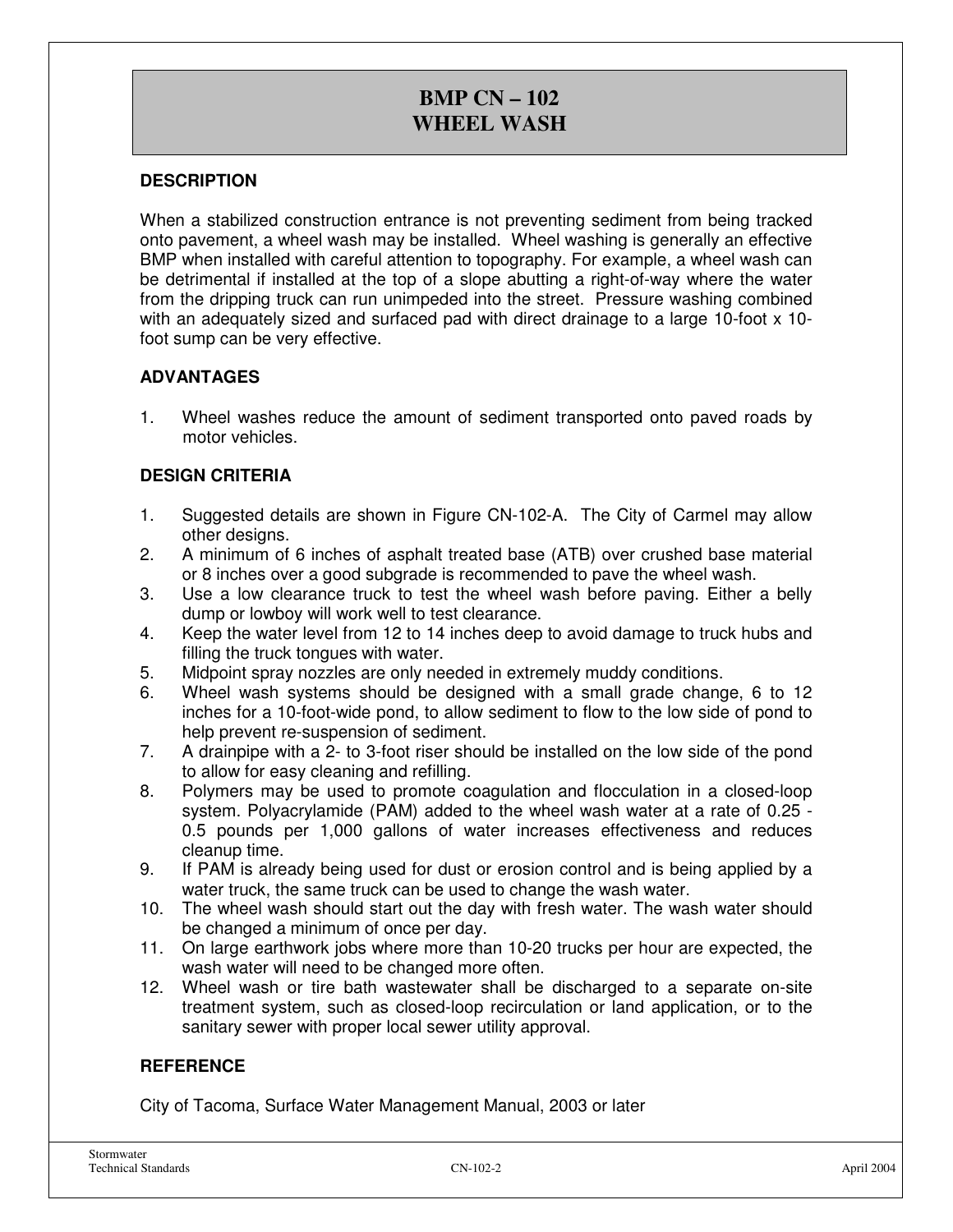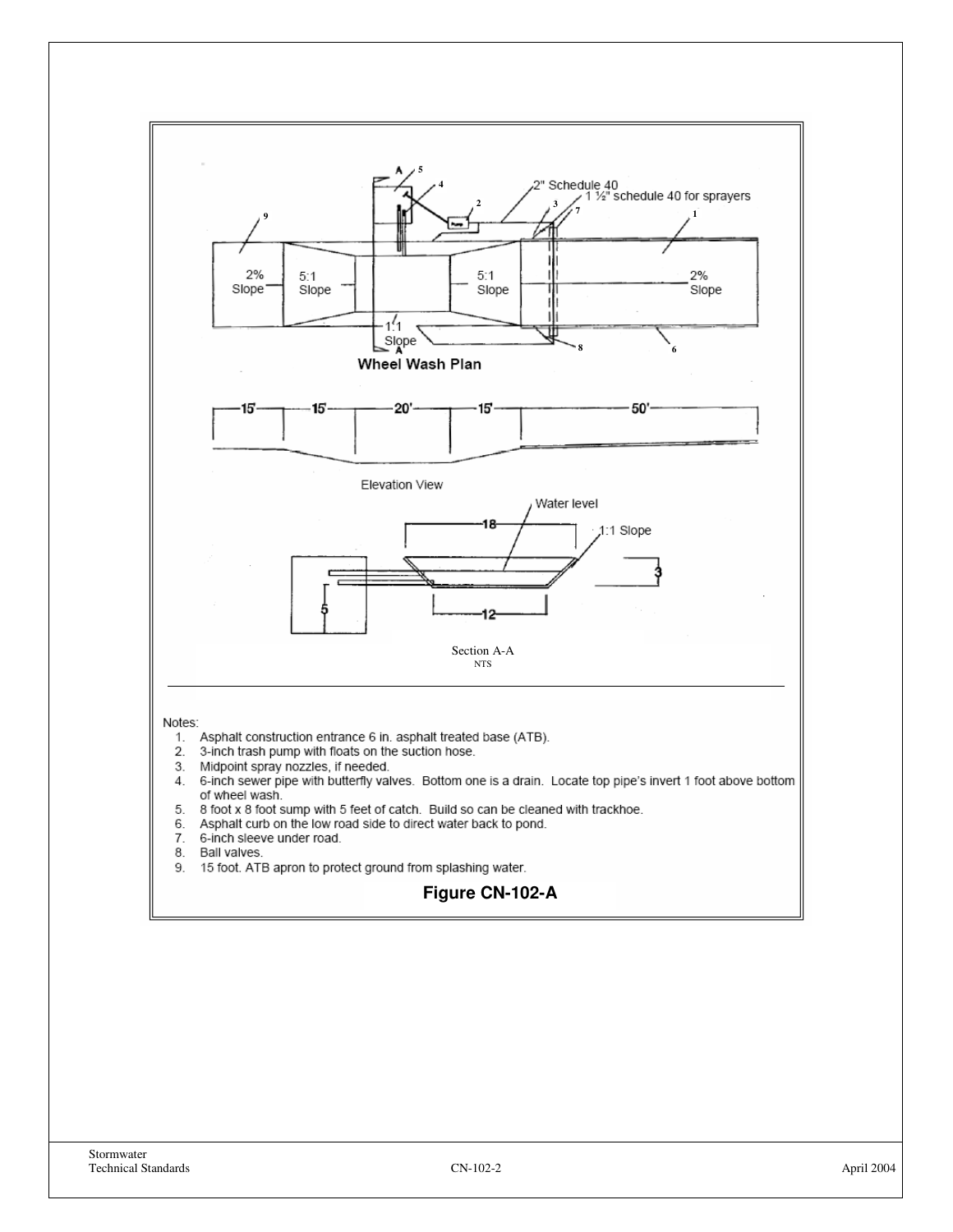### **BMP CN – 103 DEWATERING STRUCTURE**

#### **DESCRIPTION**

Water which is pumped from a construction site usually contains a large amount of sediment. A dewatering structure is designed to remove the sediment before water is released off-site.

This practice includes several types of dewatering structures which have different applications dependent upon site conditions and types of operation. Other innovative techniques for accomplishing the same purpose are encouraged, but only after specific plans and details are submitted to and approved by the City of Carmel.

#### **DESIGN CRITERIA**

- 1. A dewatering structure must be sized (and operated) to allow pumped water to flow through the filtering device without overtopping the structure.
- 2. Material from any required excavation shall be stored in an area and protected in a manner that will prevent sediments from eroding and moving off-site.
- 3. An excavated basin (applicable to "Straw Bale/Silt Fence Pit") may be lined with filter fabric to help reduce scour and to prevent the inclusion of soil from within the structure.
- 4. Design criteria more specific to each particular dewatering device can be found in Figures CN-103-A through CN-103-C.
- 5. A dewatering structure may not be needed if there is a well-stabilized, vegetated area onsite to which water may be discharged. The area must be stabilized so that it can filter sediment and at the same time withstand the velocity of the discharged water without eroding. A minimum filtering length of 75 feet must be available in order for such a method to be feasible.
- 6. The filtering devices must be inspected frequently and repaired or replaced once the sediment build-up prevents the structure from functioning as designed.
- 7. The accumulated sediment which is removed from a dewatering device must be spread on-site and stabilized or disposed of at an approved disposal site as per approved plan.

#### Portable Sediment Tank (see Figure CN103-A)

- The structure may be constructed with steel drums, sturdy wood or other material suitable for handling the pressure exerted by the volume of water.
- Sediment tanks will have a minimum depth of 2 ft.
- The sediment tank shall be located for easy clean-out and disposal of the trapped sediment and to minimize the interference with construction activities.
- The following formula shall be used to determine the storage volume of the sediment tank:

#### Pump discharge (gallons/min.)  $x$  16 = cubic feet of storage required

- Once the water level nears the top of the tank, the pump must be shut off while the tank drains and additional capacity is made available.
- The tank shall be designed to allow for emergency flow over top of the tank. Clean-out of the tank is required once one-third of the original capacity is depleted due to sediment accumulation. The tank shall be clearly marked showing the clean-out point.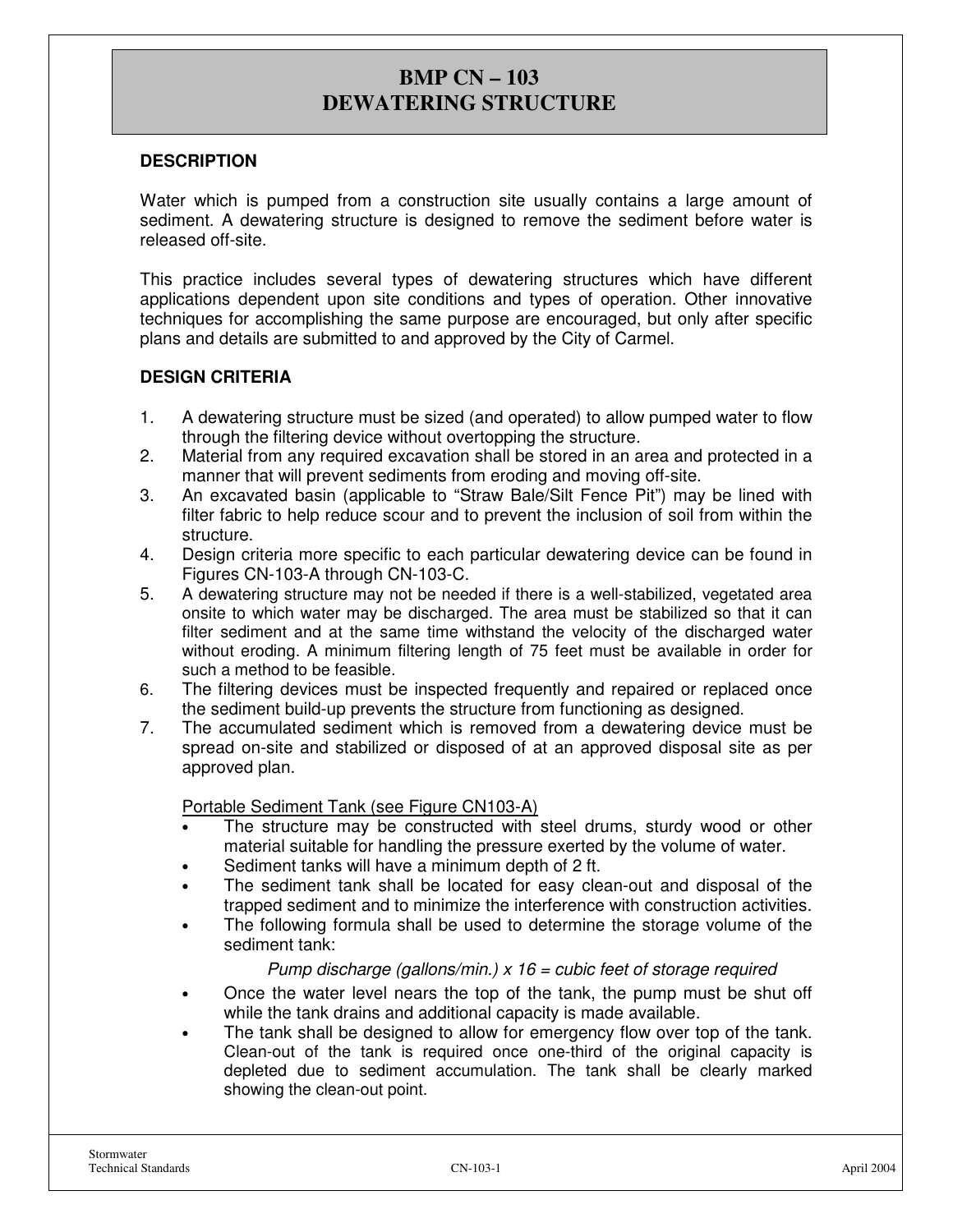Filter Box (see Figure CN-103-B)

- The box selected should be made of steel, sturdy wood or other materials suitable to handle the pressure requirements imposed by the volume of water. Normally readily available 55 gallon drums welded top to bottom will suffice in most cases.
- Bottom of the box shall be made porous by drilling holes (or some other method).
- Coarse aggregate shall be placed over the holes at a minimum depth of 12 inches, metal "hardware" cloth may need to be placed between the aggregate and the holes if holes are drilled larger than the majority of the stone.
- As a result of the fast rate of flow of sediment-laden water through the aggregate, the effluent must be directed over a well-vegetated strip of at least 50 feet after Ieaving the base of the filter box.
- The box shall be sized as follows:

#### Pump discharge (gallons/min.)  $x$  16 = cubic feet of storage required

- Once the water level nears the top of the box, the pump must be shut off while the box drains and additional capacity is made available.
- The box shall be designed/constructed to allow for emergency flow over the top of this box.
- Clean-out of the box is required once one-third of the original capacity is depleted due to sediment accumulation. The tank shall be clearly marked showing the clean-out point.
- If the stone filter does become clogged with sediment so that it no longer adequately performs its function, the stones must be pulled away from the inlet, cleaned and replaced.
- Using a filter box only allows for minimal settling time for sediment particles; therefore, it should only be used when site conditions restrict the use of the other methods.

Straw Bale/Silt Fence Pit (see Figure CN-103-C)

- Measure shall consist of straw bales, silt fence, a stone outlet (a combination of riprap and aggregate) and a wet storage pit oriented as shown in Figure CN-103-C.
- The structure must have a capacity which is dictated by the following formula:

#### Pump discharge (gallons/min.)  $x$  16 = cubic feet of storage required

- In calculating the capacity, one should include the volume available from the floor of the excavation to the crest of the stone weir.
- In any case, the excavated area should be a minimum of 3 feet below the base of the perimeter measures (straw bales or silt fence).
- The perimeter measures must be installed as per the guidelines found in fact sheets associated with STRAW BALE BARRIER and SILT FENCE BMPs.
- Once the water level nears the crest of the stone weir (emergency overflow), the pump must be shut off while the structure drains down to the elevation of the wet storage.
- The wet storage pit may be dewatered only after a minimum of 6 hours of sediment settling time. This effluent should be pumped across a well vegetated area or through a silt fence prior to entering a watercourse.
- Once the wet storage area becomes filled to one-half of the, excavated depth, accumulated sediment shall be removed and properly disposed of.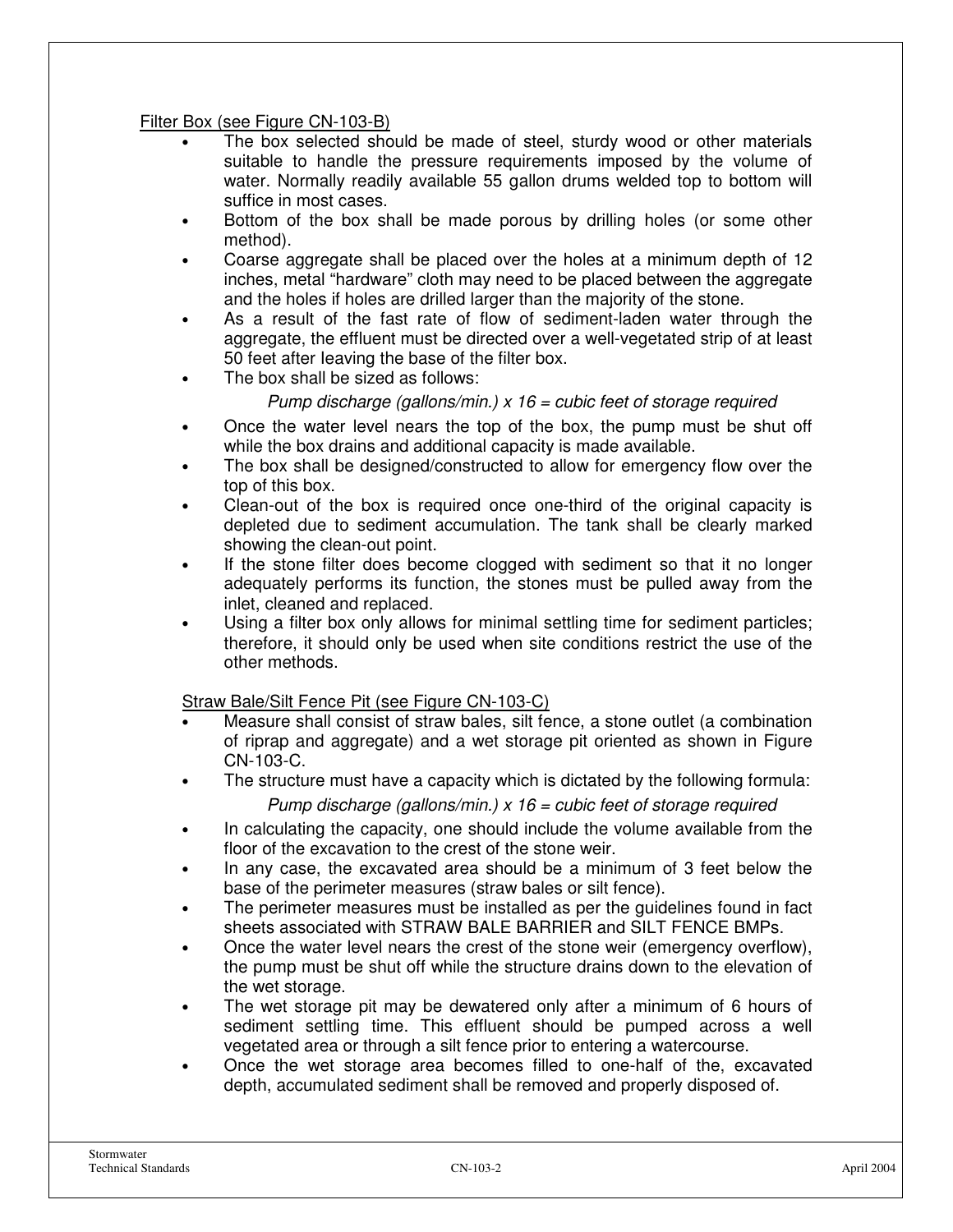• Once the device has been removed, ground contours will be returned to original condition.

#### **REFERENCE**

United States Army Corps of Engineers, Handbook for the Preparation of Storm Water Pollution Prevention Plans for Construction Activities, 1997 or later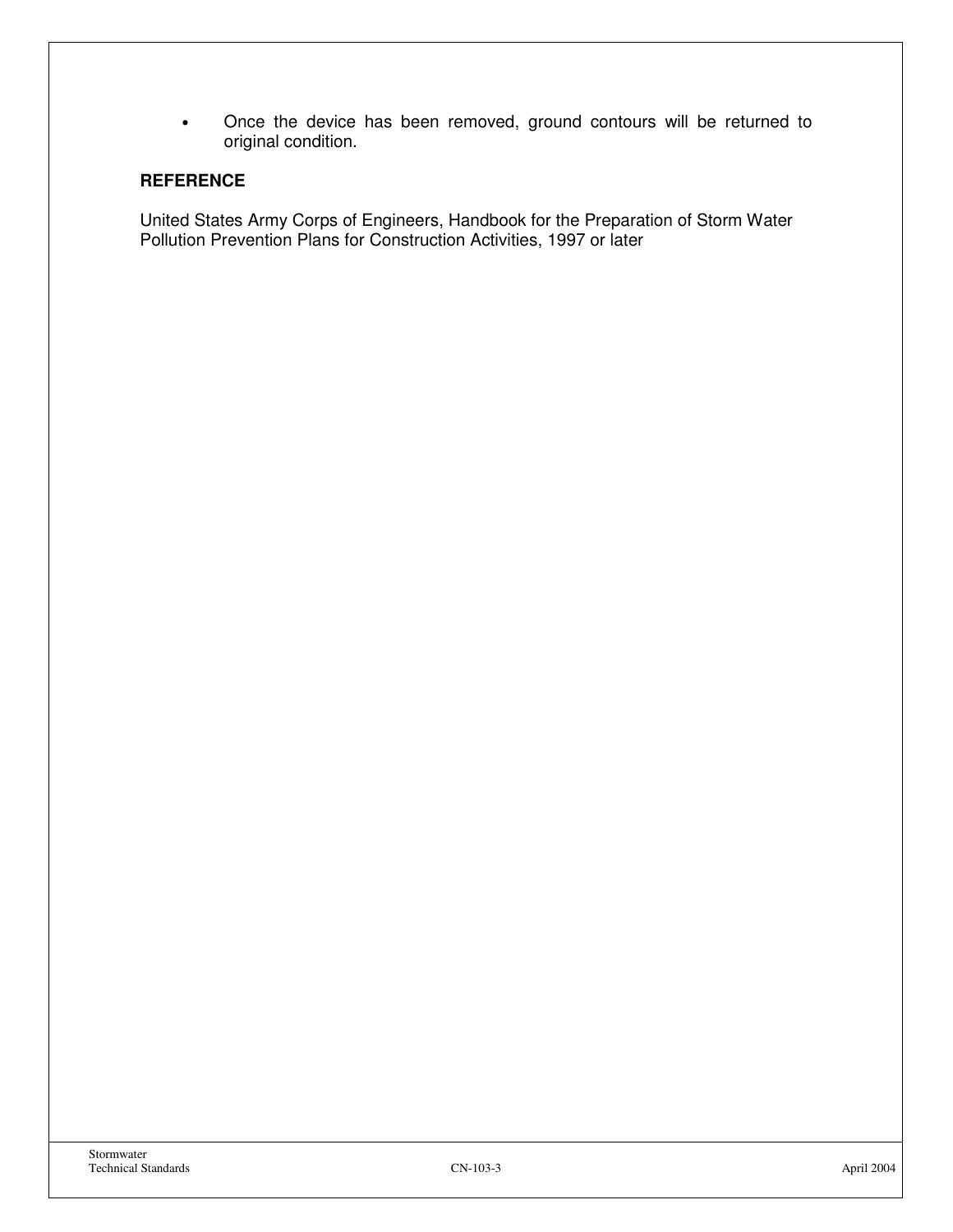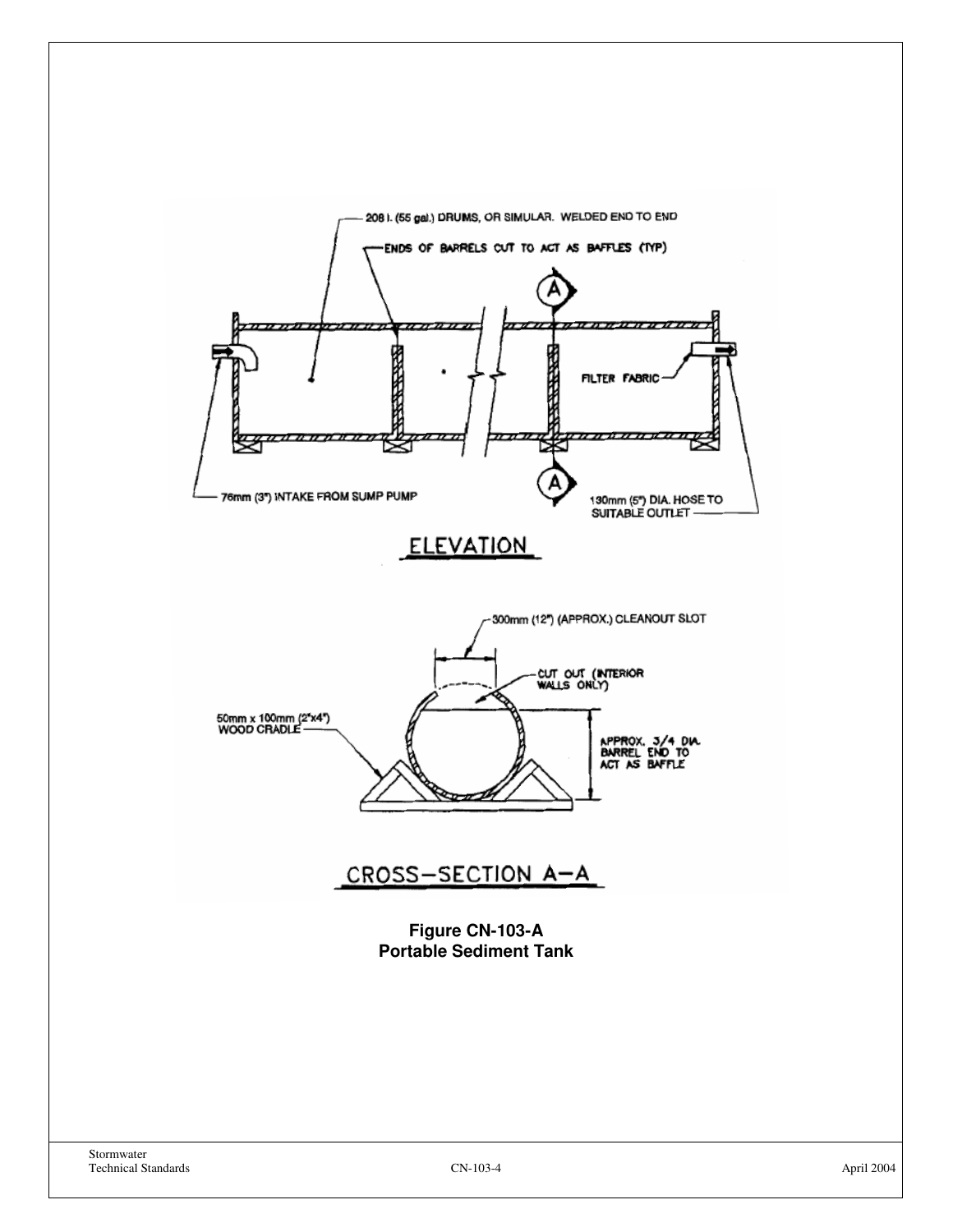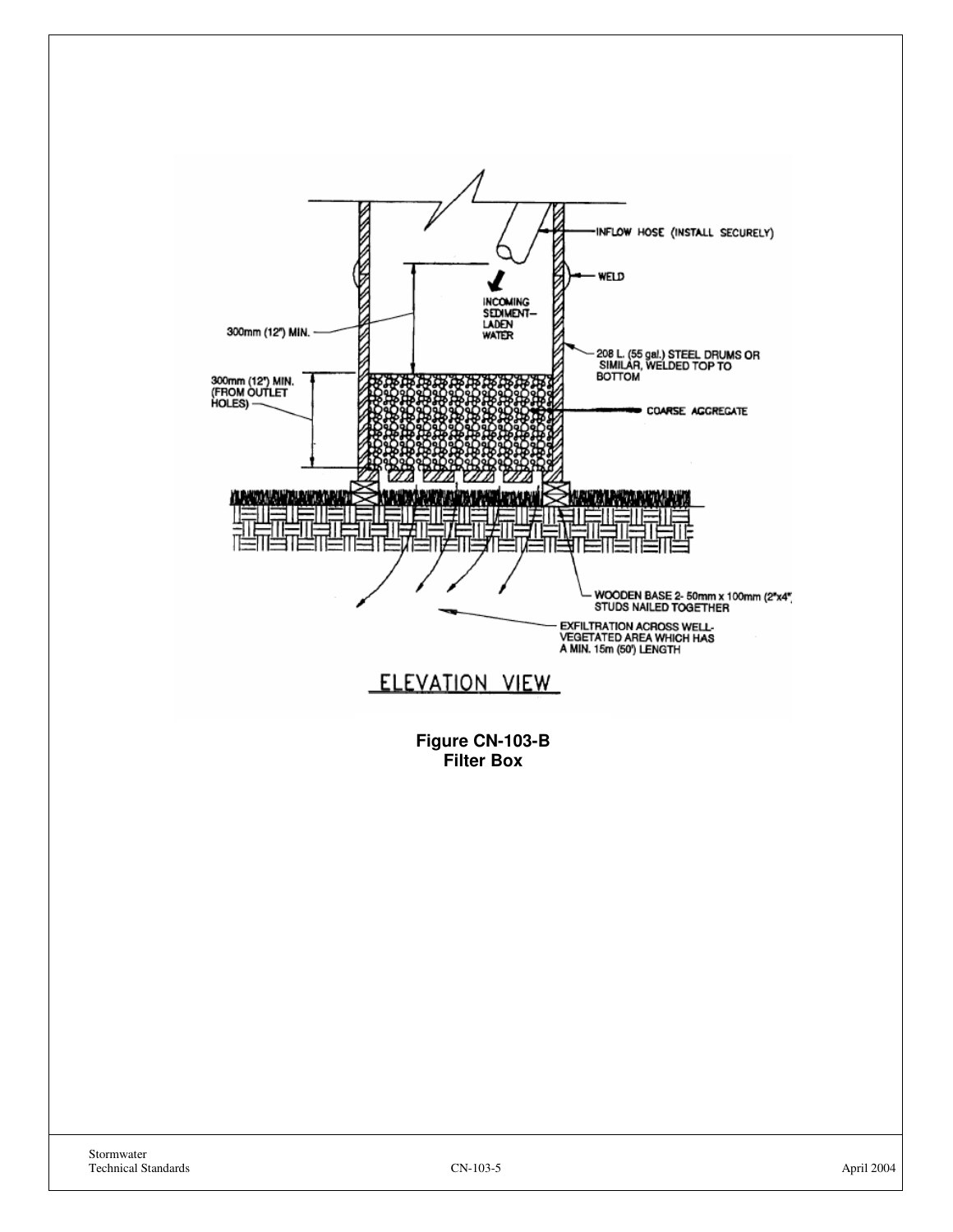







CROSS-SECTION B-B

**Figure CN-103-C Straw Bale/Silt Fence Pit**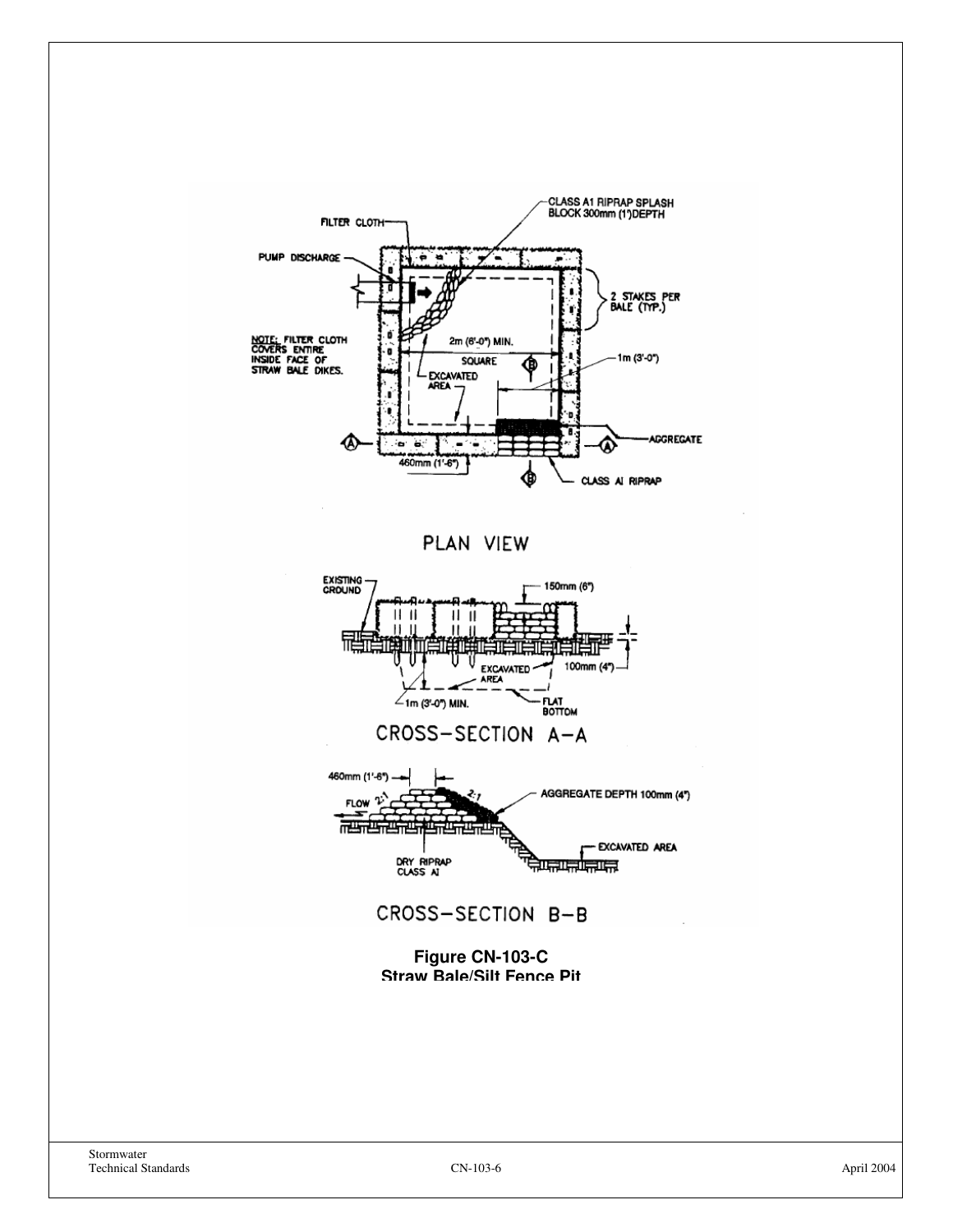# **BMP CN – 104 SPILL PREVENTION AND CONTROL**

#### **DESCRIPTION**

These procedures and practices are implemented to prevent and control spills in a manner that minimizes or prevents the discharge of spilled material to the drainage system or watercourses.

This best management practice (BMP) applies to all construction projects. Spill control procedures are implemented anytime chemicals and/or hazardous substances are stored. Substances may include, but are not limited to:

- Soil stabilizers/binders
- Dust Palliatives
- **Herbicides**
- Growth inhibitors
- **Fertilizers**
- Deicing/anti-icing chemicals
- Fuels
- Lubricants
- Other petroleum distillates

To the extent that the work can be accomplished safely, spills of oil, petroleum products, sanitary and septic wastes, and substances listed under 40 Code of Federal Regulations (CFR) parts 110, 117, and 302 shall be contained and cleaned up immediately.

#### **LIMITATIONS**

- 1. This BMP only applies to spills caused by the contractor.
- 2. Procedures and practices presented in this BMP are general. Contractor shall identify appropriate practices for the specific materials used or stored on-site in advance of their arrival at the site.

#### **DESIGN CRITERIA**

- 1. To the extent that it doesn't compromise clean up activities, spills shall be covered and protected from storm water runoff during rainfall.
- 2. Spills shall not be buried or washed with water.
- 3. Used clean up materials, contaminated materials, and recovered spill material that is no longer suitable for the intended purpose shall be stored and disposed of in conformance with BMP CN-106: Hazardous Waste Management.
- 4. Water used for cleaning and decontamination shall not be allowed to enter storm drains or watercourses and shall be collected and disposed of in accordance with BMP CN-106: Hazardous Waste Management.
- 5. Water overflow or minor water spillage shall be contained and shall not be allowed to discharge into drainage facilities or watercourses.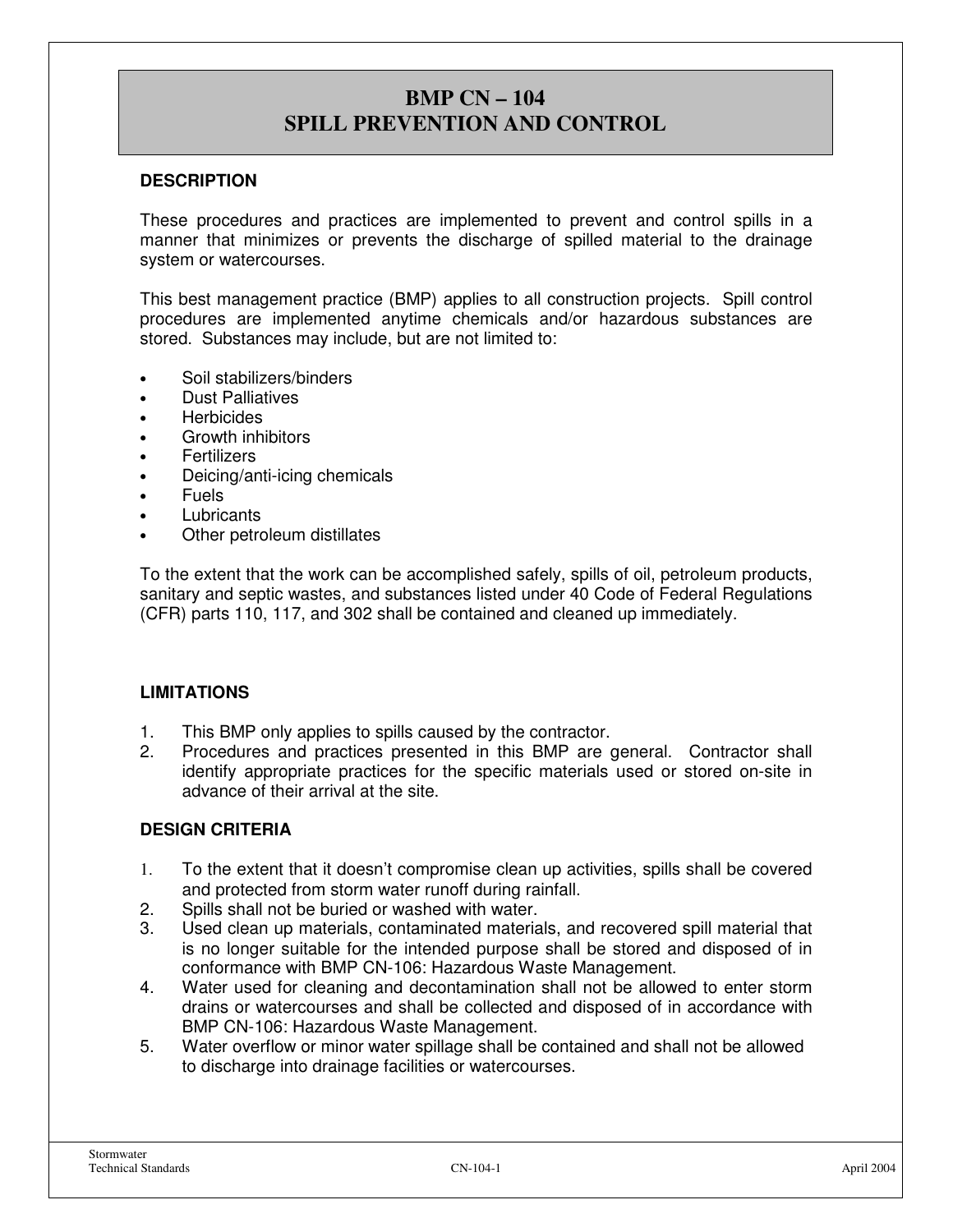- 6. Proper storage, clean-up and spill reporting instruction for hazardous materials stored or used on the project site shall be posted at all times in an open, conspicuous and accessible location.
- 7. Waste storage areas shall be kept clean, well organized and equipped with ample clean-up supplies as appropriate for the materials being stored. Perimeter controls, containment structures, covers and liners shall be repaired or replaced as needed to maintain proper function.
- 8. Verify weekly that spill control and clean up materials are located near material storage, unloading, and use areas.
- 9. Update spill prevention and control plans and stock appropriate clean-up materials whenever changes occur in the types of chemicals used or stored onsite.

#### Cleanup and Storage Procedures for Minor Spills

- Minor spills typically involve small quantities of oil, gasoline, paint, etc., which can be controlled by the first responder at the discovery of the spill.
- Use absorbent materials on small spills rather than hosing down or burying the spill.
- Remove the absorbent materials promptly and dispose of properly.
- The practice commonly followed for a minor spill is:
	- $\circ$  Contain the spread of the spill.
	- o Recover spilled materials.
	- $\circ$  Clean the contaminated area and/or properly dispose of contaminated materials.

#### Cleanup and Storage Procedures for Semi-Significant Spills

- Semi-significant spills still can be controlled by the first responder along with the aid of other personnel such as laborers and the foreman, etc. This response may require the cessation of all other activities.
- Clean up spills immediately:
- Notify the project foreman immediately. The foreman shall notify the City of Carmel Emergency Management Agency's Hazardous Materials Response Team.
- Contain spread of the spill.
- If the spill occurs on paved or impermeable surfaces, clean up using "dry" methods (absorbent materials, cat litter and/or rags). Contain the spill by encircling with absorbent materials and do not let the spill spread widely.
- If the spill occurs in dirt areas, immediately contain the spill by constructing an earthen dike. Dig up and properly dispose of contaminated soil.
- If the spill occurs during rain, cover spill with tarps or other material to prevent contaminating runoff.

#### Cleanup and Storage Procedures for Significant/Hazardous Spills

• For significant or hazardous spills that cannot be controlled by personnel in the immediate vicinity, notify the local emergency response by dialing 911. In addition to 911, the contractor will notify the proper county officials. It is the contractor's responsibility to have all emergency phone numbers at the construction site.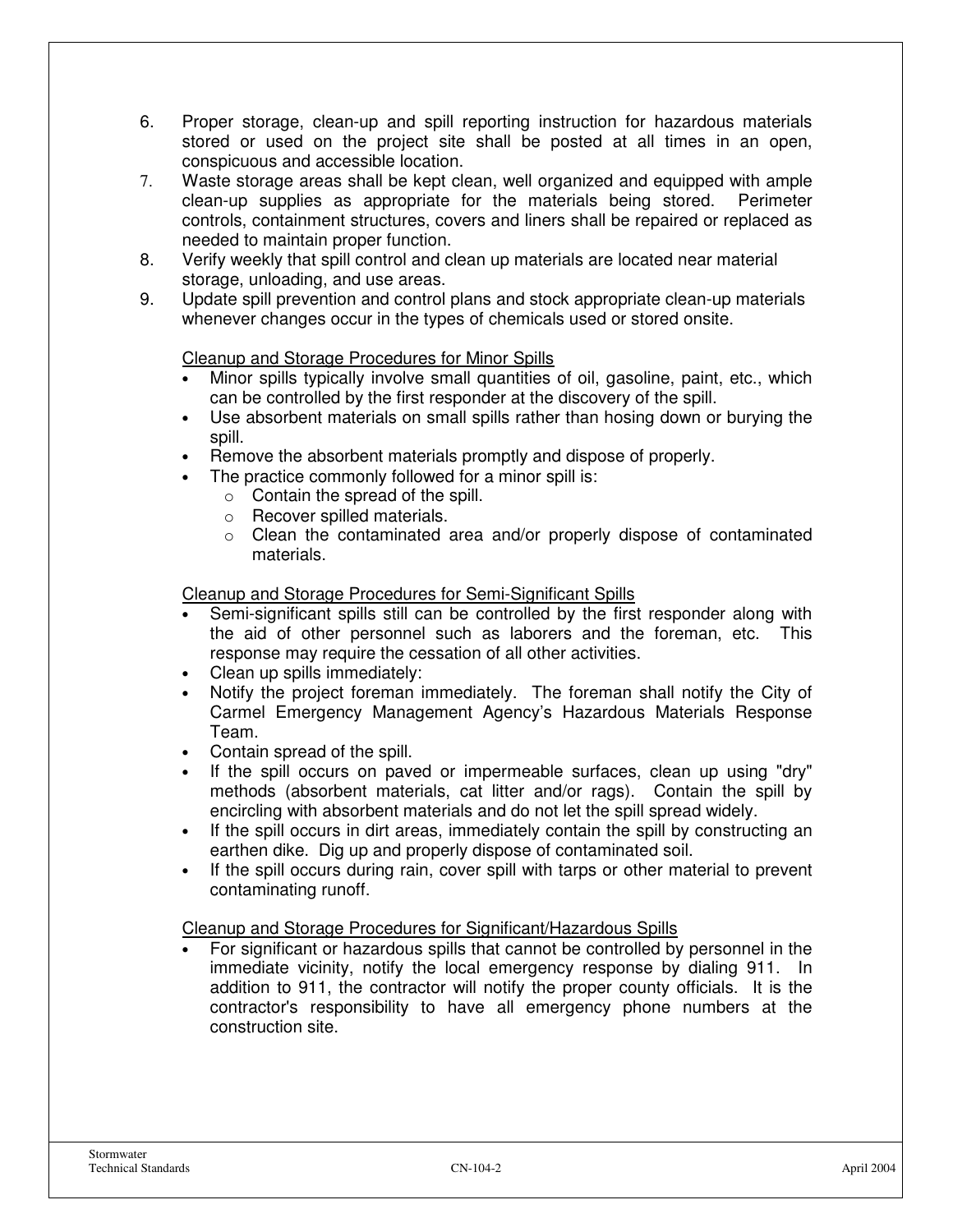- For spills of federal reportable quantities, in conformance with the requirements in 40 CFR parts 110,119, and 302, the contractor shall notify the National Response Center at (800) 424-8802.
- Notification shall first be made by telephone and followed up with a written report.
- The services of a spills contractor or a Haz-Mat team shall be obtained immediately. Construction personnel shall not attempt to clean up the spill until the appropriate and qualified personnel have arrived at the job site.

#### **REFERENCE**

California Department of Transportation, Construction Site BMP Manual, 2000 or later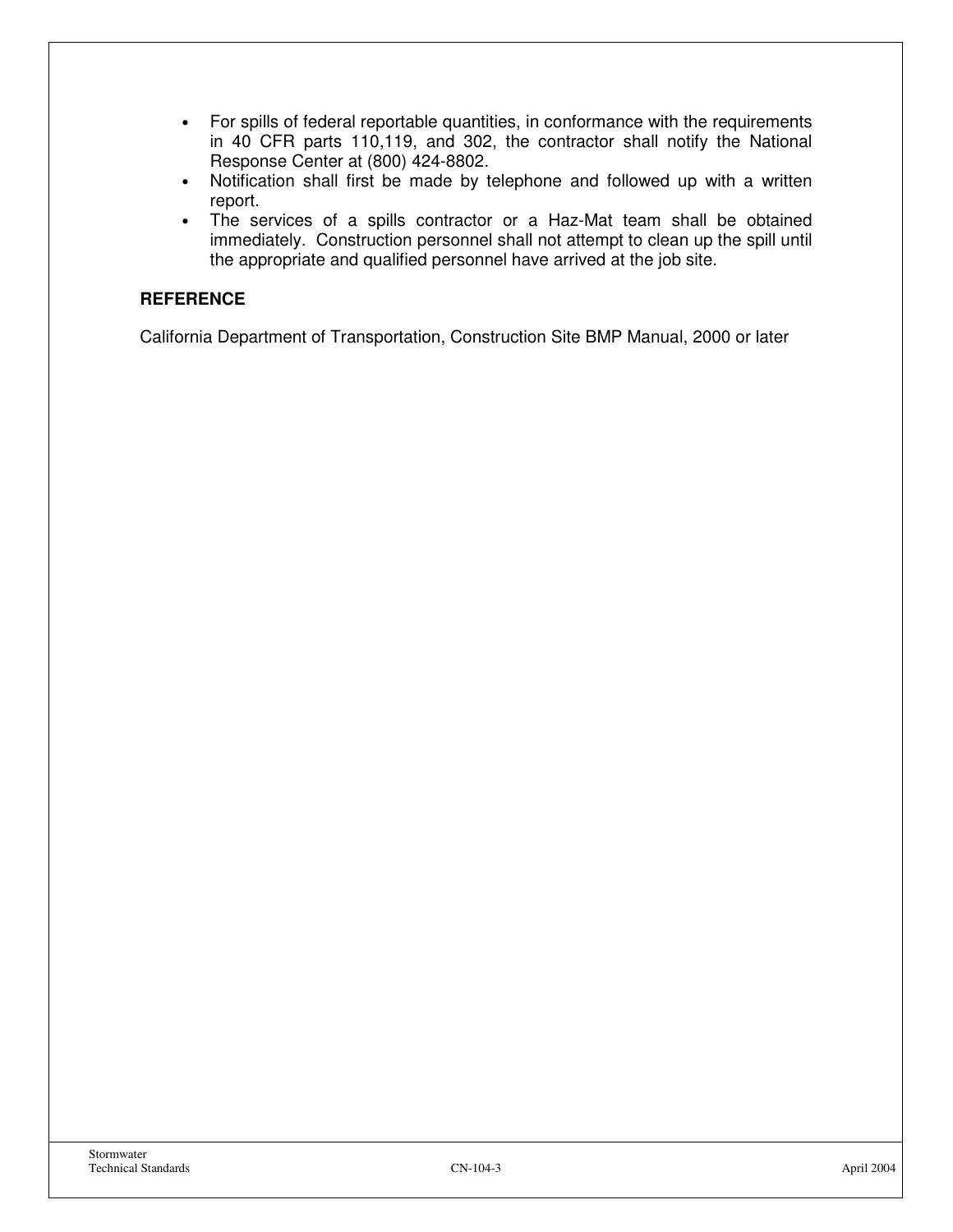# **BMP CN – 105 SOLID WASTE MANAGEMENT**

#### **DESCRIPTION**

Solid waste management procedures and practices are designed to minimize or eliminate the discharge of pollutants to the drainage system or to watercourses as a result of the creation, stockpiling, or removal of construction site wastes.

Solid waste management procedures and practices are implemented on all construction projects that generate solid wastes.

Solid wastes include but are not limited to:

- 1. Construction wastes including brick, mortar, timber, steel and metal scraps, sawdust, pipe and electrical cuttings, non-hazardous equipment parts, styrofoam and other materials used to transport and package construction materials.
- 2. Landscaping wastes, including vegetative material, plant containers, and packaging materials.
- 3. Litter, including food containers, beverage cans, coffee cups, paper bags, plastic wrappers, and smoking materials, including litter generated by the public.

#### **LIMITATIONS**

1. Temporary stockpiling of certain construction wastes may not necessitate stringent drainage related controls during the non-rainy season.

#### **DESIGN CRITERIA**

- 1. Dumpsters of sufficient size and number shall be provided to contain the solid waste generated by the project and properly serviced.
- 2. Littering on the project site shall be prohibited.
- 3. To prevent clogging of the storm drainage system, litter and debris removal from drainage grates, trash racks, and ditch lines shall be a priority.
- 4. Trash receptacles with lids shall be provided in the contractor's yard, field trailer areas, and at locations where workers congregate for lunch and break periods.
- 5. Construction debris and litter from work areas within the construction limits of the project site shall be collected and placed in watertight dumpsters at least weekly regardless of whether the litter was generated by the contractor, the public, or others. Collected litter and debris shall not be placed in or next to drain inlets, storm water drainage systems or watercourses.
- 6. Full dumpsters shall be removed from the project site and the contents shall be disposed of, off-site, in an appropriate manner.
- 7. Litter stored in collection areas and containers shall be handled and disposed of by trash hauling contractors.
- 8. Construction debris and waste shall be removed from the site at least every two weeks.
- 9. Storm water run-off shall be prevented from contacting stored solid waste through the use of berms, dikes, or other temporary diversion structures or through the use of measures to elevate waste from site surfaces.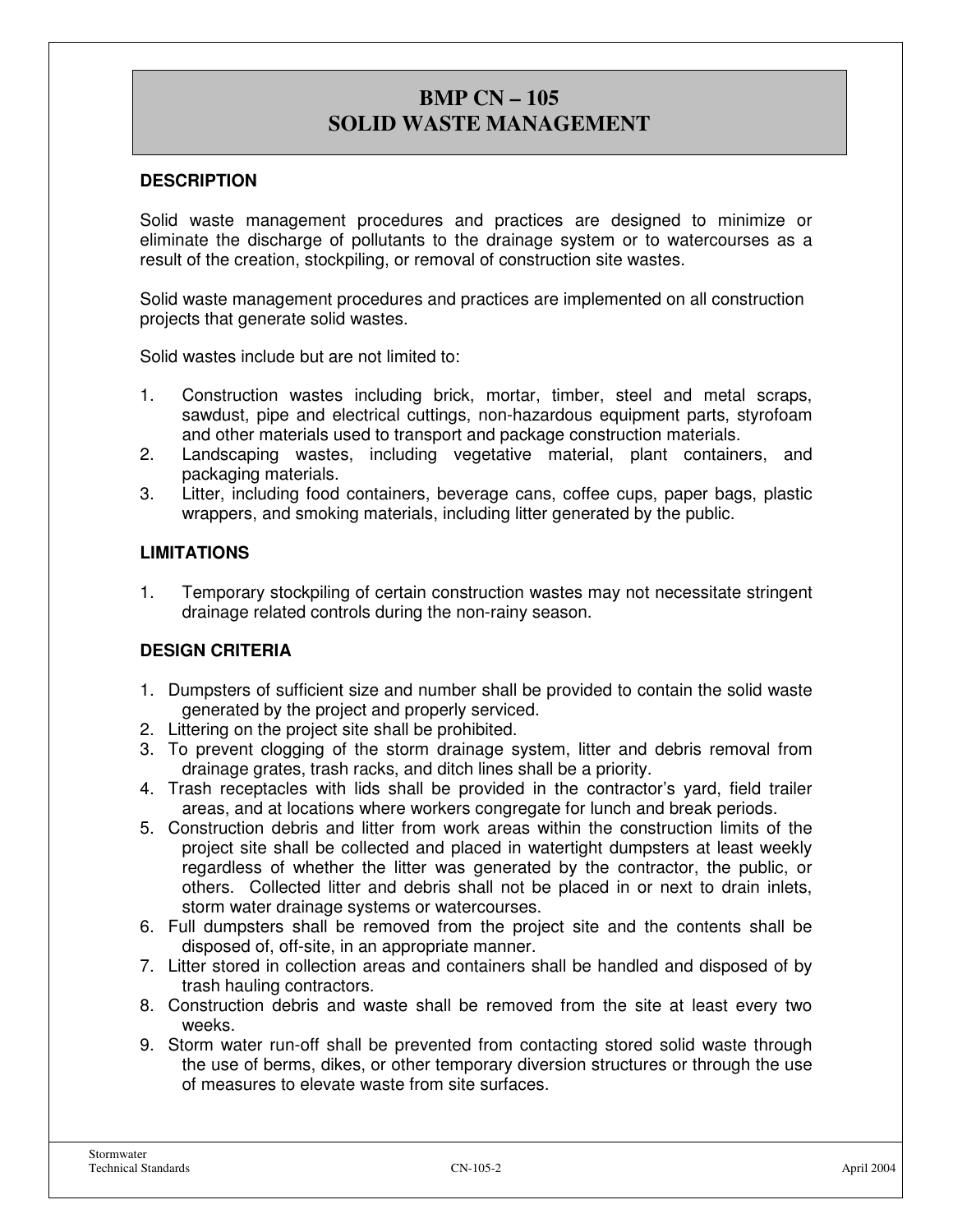- 10. Except during fair weather, construction and landscaping waste not stored in watertight dumpsters shall be securely covered from wind and rain by covering the waste with tarps, plastic sheeting, or equivalent.
- 11. Solid waste storage areas shall be located at least 50 ft from drainage facilities and watercourses and shall not be located in areas prone to flooding or ponding.
- 12. Dumpster washout on the project site is not allowed.
- 13. Notify trash hauling contractors that only watertight dumpsters are acceptable for use on-site.
- 14. Plan for additional containers during the demolition phase of construction.
- 15. Plan for more frequent pickup during the demolition phase of construction.
- 16. Construction waste shall be stored in a designated area. Access to the designated area shall either be well vegetated ground, a concrete or asphalt road or drive, or a gravel construction entrance, to avoid mud tracking by trash hauling contractors.
- 17. Segregate potentially hazardous waste from non-hazardous construction site waste.
- 18. Keep the site clean of litter debris.
- 19. Make sure that toxic liquid wastes (e.g., used oils, solvents, and paints) and chemicals (e.g., acids, pesticides, additives, curing compounds) are not disposed of in dumpsters designated for construction debris.
- 20. For disposal of hazardous waste, see BMP CN-106: Hazardous Waste Management. Have hazardous waste hauled to an appropriate disposal and/or recycling facility.
- 21. Salvage or recycle useful vegetation debris, packaging and/or surplus building materials when practical. For example, trees and shrubs from land clearing can be converted into wood chips, then used as mulch on graded areas. Wood pallets, cardboard boxes, and construction scraps can also be recycled.
- 22. Prohibit littering by employees, subcontractors, and visitors.
- 23. Wherever possible, minimize production of solid waste materials.

#### **REFERENCE**

California Department of Transportation, Construction Site BMP Manual, 2000 or later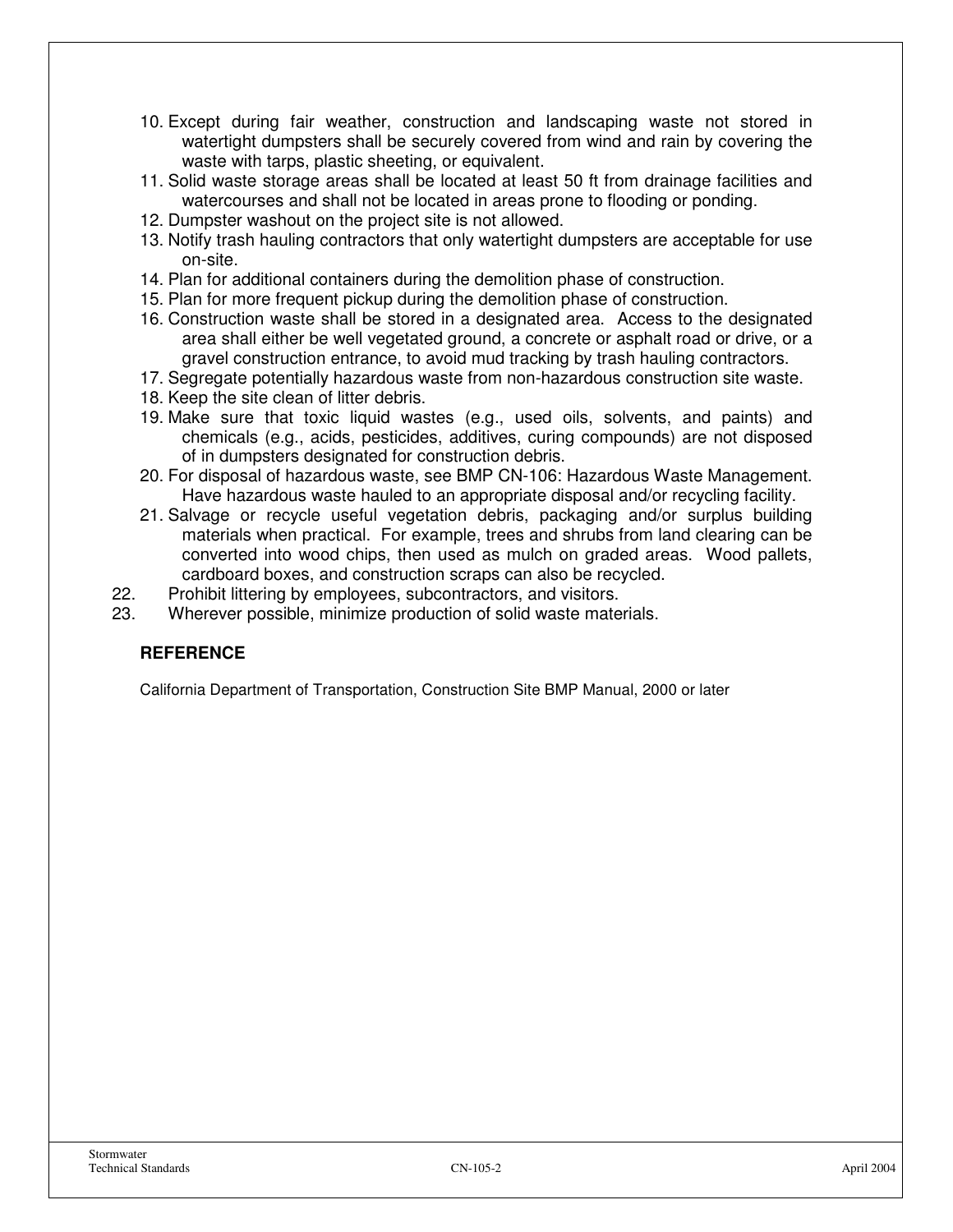# **BMP CN – 106 HAZARDOUS WASTE MANAGEMENT**

#### **DESCRIPTION**

These are procedures and practices to minimize or eliminate the discharge of pollutants from construction site hazardous waste to the storm drain systems or to watercourses.

This best management practice (BMP) applies to all construction projects.

Hazardous waste management practices are implemented on construction projects that generate waste from the use of:

- Petroleum Products.
- Asphalt Products,
- Concrete Curing Compounds,
- Pesticides,
- Acids.
- Paints.
- Stains.
- Solvents.
- Wood Preservatives,
- Roofing Tar, or
- Any materials deemed a hazardous waste in 40 CFR Parts 110, 117, 261, or 302.

#### **DESIGN CRITERIA**

#### Storage Procedures

- 1. Wastes shall be stored in sealed containers constructed of a suitable material and shall be labeled as required by 49 CFR Parts 172,173, 178, and 179.
- 2. All hazardous waste shall be stored, transported, and disposed as required in 49 CFR 261-263.
- 3. Waste containers shall be stored in temporary containment facilities that shall comply with the following requirements:
	- Temporary containment facility shall provide for a spill containment volume able to contain precipitation from a 24-hour, 25 year storm event, plus the greater of 10% of the aggregate volume of all containers or 100% of the capacity of the largest tank within its boundary, whichever is greater.
	- Temporary containment facility shall be impervious to the materials stored there for a minimum contact time of 72 hours.
	- Temporary containment facilities shall be maintained free of accumulated rainwater and spills. In the event of spills or leaks accumulated rainwater and spills shall be placed into drums after each rainfall. These liquids shall be handled as a hazardous waste unless testing determines them to be nonhazardous. Non-hazardous liquids shall be sent to an approved disposal site.
	- Sufficient separation shall be provided between stored containers to allow for spill cleanup and emergency response access.
	- Incompatible materials, such as chlorine and ammonia, shall not be stored in the same temporary containment facility.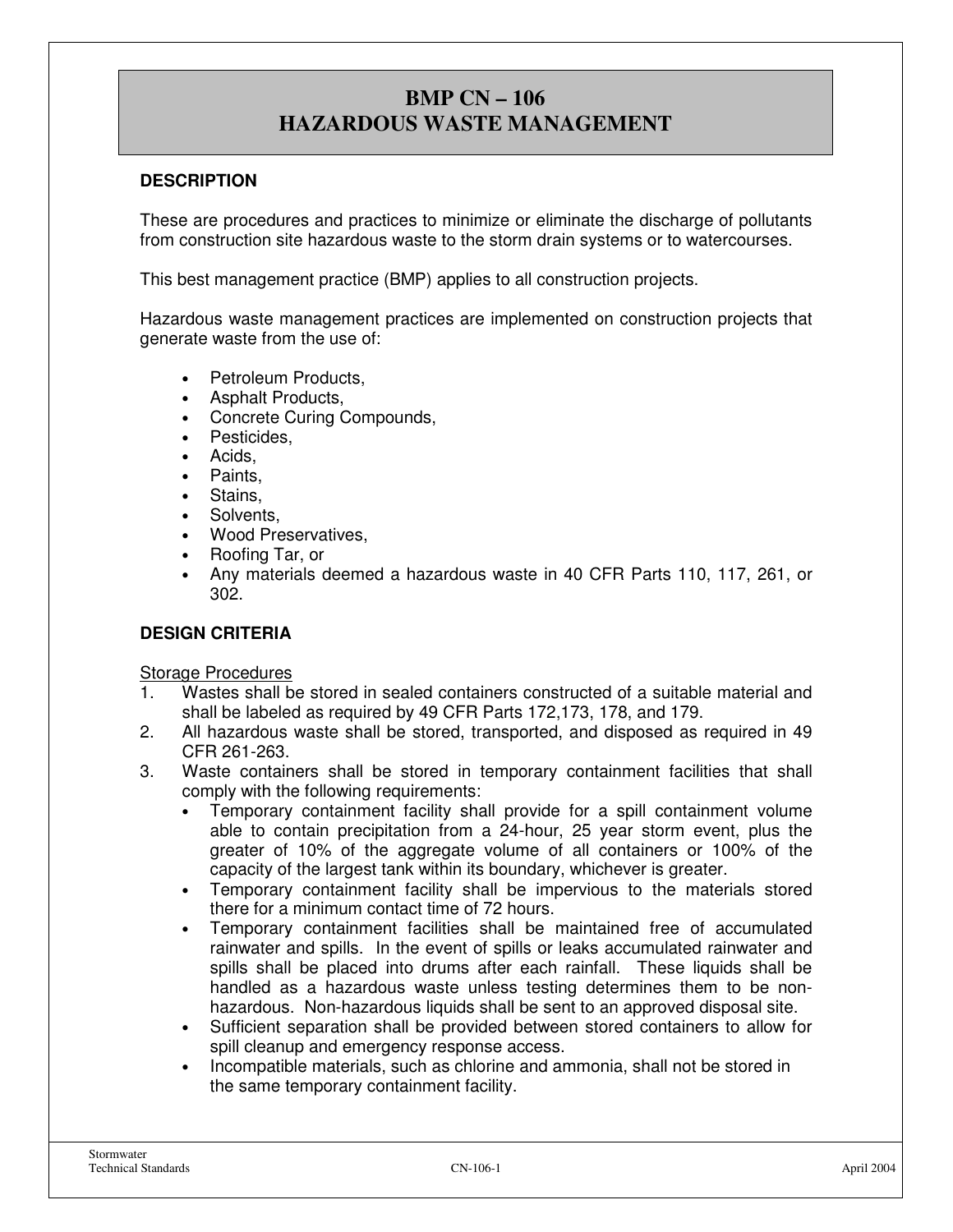- Throughout the rainy season, temporary containment facilities shall be covered during non-working days, and prior to rain events. Covered facilities may include use of plastic tarps for small facilities or constructed roofs with overhangs. A storage facility having a solid cover and sides is preferred to a temporary tarp. Storage facilities shall be equipped with adequate ventilation.
- 4. Drums shall not be overfilled and wastes shall not be mixed.
- 5. Unless watertight, containers of dry waste shall be stored on pallets.
- 6. Paint brushes and equipment for water and oil based paints shall be cleaned within a contained area and shall not be allowed to contaminate site soils, watercourses or drainage systems. Waste paints, thinners, solvents, residues, and sludge that cannot be recycled or reused shall be disposed of as hazardous waste. When thoroughly dry, latex paint and paint cans, used brushes, rags, absorbent materials, and drop cloths shall be disposed of as solid waste.
- 7. Ensure that adequate hazardous waste storage volume is available.
- 8. Ensure that hazardous waste collection containers are conveniently located.
- 9. Designate hazardous waste storage areas on site away from storm drains or watercourses and away from moving vehicles and equipment to prevent accidental spills.
- 10. Minimize production or generation of hazardous materials and hazardous waste on the job site.
- 11. Use containment berms in fueling and maintenance areas and where the potential for spills is high.
- 12. Segregate potentially hazardous waste from non-hazardous construction site debris.
- 13. Keep liquid or semi-liquid hazardous waste in appropriate containers (closed drums or similar) and under cover.
- 14. Clearly label all hazardous waste containers with the waste being stored and the date of accumulation.
- 15. Place hazardous waste containers in secondary containment.
- 16. Do not allow potentially hazardous waste materials to accumulate on the ground.
- 17. Do not mix wastes.

Disposal Procedures

- 1. Waste shall be removed from the site within 90 days of being generated.
- 2. Waste shall be disposed of by a licensed hazardous waste transporter at an authorized and licensed disposal facility or recycling facility utilizing properly completed Uniform Hazardous Waste Manifest forms.
- 3. A certified laboratory shall sample waste and classify it to determine the appropriate disposal facility.
- 4. Make sure that toxic liquid wastes (e.g., used oils, solvents, and paints) and chemicals (e.g., acids, pesticides, additives, curing compounds) are not disposed of in dumpsters designated for solid waste construction debris.
- 5. Properly dispose of rainwater in secondary containment that may have mixed with hazardous waste.
- 6. Recycle any useful material such as used oil or water-based paint when practical.

#### Maintenance and Inspection

- 1. A foreman and/or construction supervisor shall monitor on-site hazardous waste storage and disposal procedures.
- 2. Waste storage areas shall be kept clean, well organized, and equipped with ample clean-up supplies as appropriate for the materials being stored.